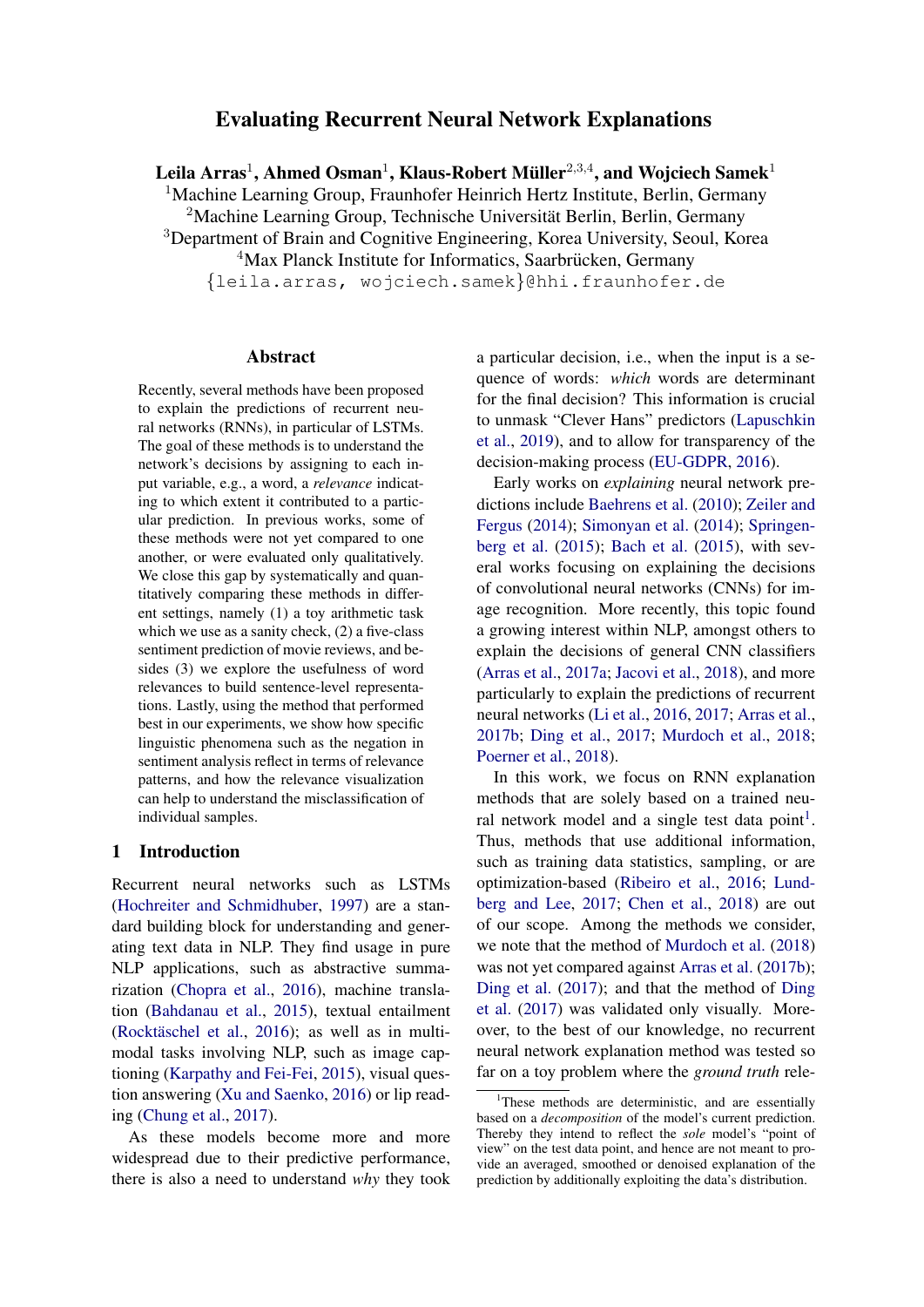vance value is known.

Therefore our contributions are the following: we evaluate and compare the aforementioned methods, using two different experimental setups, thereby we assess basic properties and differences between the explanation methods. Along-the-way we purposely adapted a simple toy task, to serve as a testbed for recurrent neural networks explanations. Lastly, we explore how word relevances can be used to build sentence-level representations, and demonstrate how the relevance visualization can help to understand the (mis-)classification of selected samples w.r.t. semantic composition.

# 2 Explaining Recurrent Neural Network Predictions

First, let us settle some notations. We suppose given a trained recurrent neural network based model, which has learned some scalar-valued prediction function  $f_c(\cdot)$ , for each class c of a classification problem. Further, we denote by  $x =$  $(x_1, x_2, ..., x_T)$  an unseen input data point, where  $x_t$  represents the t-th input vector of dimension D, within the input sequence  $x$  of length  $T$ . In NLP, the vectors  $x_t$  are typically word embeddings, and x may be a sentence.

Now, we are interested in methods that can explain the network's prediction  $f_c(\mathbf{x})$  for the input x, and for a chosen *target* class c, by assigning a scalar relevance value to each input variable or word. This relevance is meant to quantify the variable's or word's importance *for* or *against* a model's prediction *towards* the class c. We denote by  $R_{x_i}$  (index *i*) the relevance of a *single* variable. This means  $x_i$  stands for any arbitrary input variable  $x_{t,d}$  representing the d-th dimension,  $d \in \{1, ..., D\}$ , of an input vector  $x_t$ . Further, we refer to  $R_{x_t}$  (index t) to designate the relevance value of an *entire* input vector or word  $x_t$ . Note that, for most methods, one can obtain a wordlevel relevance value by simply summing up the relevances over the word embedding dimensions, i.e.  $R_{\bm{x_t}} = \sum_{d \in \{1,...,D\}} R_{x_{t,d}}$  .

# 2.1 Gradient-based explanation

One standard approach to obtain relevances is based on partial derivatives of the prediction function:  $R_{x_i} = \left| \frac{\partial f_c}{\partial x_i} \right|$  $\frac{\partial f_c}{\partial x_i}(\mathbf{x})\Big|$ , or  $R_{x_i} = \left(\frac{\partial f_c}{\partial x_i}\right)$  $\frac{\partial f_c}{\partial x_i}(\mathbf{x})\big)^2$  [\(Di](#page-9-9)[mopoulos et al.,](#page-9-9) [1995;](#page-9-9) [Gevrey et al.,](#page-9-10) [2003;](#page-9-10) [Si](#page-10-3)[monyan et al.,](#page-10-3) [2014;](#page-10-3) [Li et al.,](#page-9-5) [2016\)](#page-9-5).

In NLP this technique was employed to visual-

ize the relevance of single input variables in RNNs for sentiment classification [\(Li et al.,](#page-9-5) [2016\)](#page-9-5). We use the latter formulation of relevance and denote it as *Gradient*. With this definition the relevance of an entire word is simply the squared  $L_2$ -norm of the prediction function's gradient w.r.t. the word embedding, i.e.  $R_{\boldsymbol{x_t}} = ||\nabla_{\boldsymbol{x}_t} f_c(\mathbf{x})||_2^2$ .

A slight variation of this approach uses partial derivatives multiplied by the variable's value, i.e.  $R_{x_i} = \frac{\partial f_c}{\partial x_i}$  $\frac{\partial J_c}{\partial x_i}(\mathbf{x}) \cdot x_i$ . Hence, the word relevance is a dot product between prediction function gradient and word embedding:  $R_{x_t} = (\nabla_{x_t} f_c(\mathbf{x}))^T x_t$ . We refer to this variant as *Gradient*×*Input*.

Both variants are general and can be applied to any neural network. They are computationally efficient and require one forward and backward pass through the net.

#### 2.2 Occlusion-based explanation

Another method to assign relevances to single variables, or entire words, is by occluding them in the input, and tracking the difference in the network's prediction w.r.t. a prediction on the original unmodified input [\(Zeiler and Fergus,](#page-10-2) [2014;](#page-10-2) [Li et al.,](#page-9-6) [2017\)](#page-9-6). In computer vision the occlusion is performed by replacing an image region with a grey or zero-valued square [\(Zeiler and Fergus,](#page-10-2) [2014\)](#page-10-2). In NLP word vectors, or single of its components, are replaced by zero; in the case of recurrent neural networks, the technique was applied to identify important words for sentiment analysis [\(Li et al.,](#page-9-6) [2017\)](#page-9-6).

Practically, the relevance can be computed in two ways: in terms of prediction function differences, or in the case of a classification problem, using a difference of probabilities, i.e.  $R_{x_i} =$  $f_c(\mathbf{x}) - f_c(\mathbf{x}_{|x_i=0})$  or  $R_{x_i} = P_c(\mathbf{x}) - P_c(\mathbf{x}_{|x_i=0}),$ where  $P_c(\cdot) = \frac{\exp f_c(\cdot)}{\sum_k \exp f_k}$  $\frac{\exp f_c(y)}{k \exp f_k(y)}$ . We refer to the former as *Occlusion*<sub>f-diff</sub>, and to the latter as *Occlusion*<sub>P-diff</sub>. Both variants can also be used to estimate the relevance of an entire word, in this case the corresponding word embedding is set to zero in the input. This type of explanation is computationally expensive and requires T forward passes through the network to determine one relevance value per word in the input sequence x.

#### 2.3 Layer-wise relevance propagation

A general method to determine input space relevances based on a backward decomposition of the neural network prediction function is layer-wise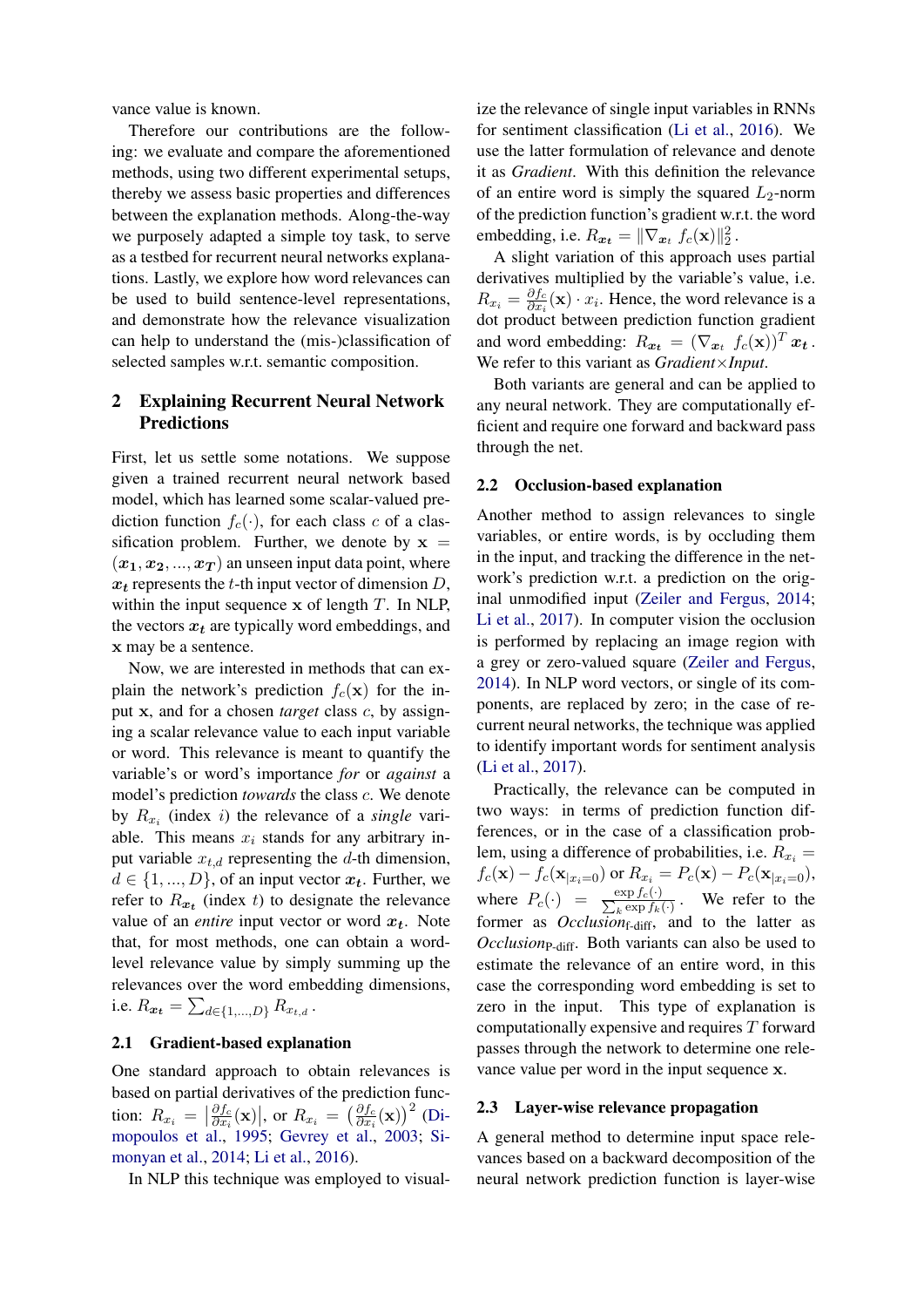relevance propagation (LRP) [\(Bach et al.,](#page-8-4) [2015\)](#page-8-4). It was originally proposed to explain feed-forward neural networks such as convolutional neural networks [\(Bach et al.,](#page-8-4) [2015;](#page-8-4) [Lapuschkin et al.,](#page-9-11) [2016\)](#page-9-11), and was recently extended to recurrent neural networks [\(Arras et al.,](#page-8-6) [2017b;](#page-8-6) [Ding et al.,](#page-9-7) [2017;](#page-9-7) [Arjona-Medina et al.,](#page-8-8) [2018\)](#page-8-8).

LRP consists in a standard forward pass, followed by a specific backward pass which is defined for each type of layer of a neural network by dedicated propagation rules. Via this backward pass, each neuron in the network gets assigned a relevance, starting with the output neuron whose relevance is set to the prediction function's value, i.e. to  $f_c(\mathbf{x})$ . Each LRP propagation rule redistributes iteratively, layer-by-layer, the relevance from higher-layer neurons to lower-layer neurons, and verifies a relevance conservation property<sup>[2](#page-2-0)</sup>. These rules were initially proposed in [Bach et al.](#page-8-4) [\(2015\)](#page-8-4) and were subsequently justified by Deep Taylor decomposition [\(Montavon et al.,](#page-9-12) [2017\)](#page-9-12) for deep ReLU nets.

 $\sum_i z_i w_{ij} + b_j$ , and given the relevances of the In practice, for a linear layer of the form  $z_i$  = output neurons  $R_i$ , the input neurons' relevances  $R_i$  are computed through the following summation:  $R_i = \sum_j$  $z_i\cdotp\!\overline{w}_{ij}$  $\frac{z_i \cdot w_{ij}}{z_j + \epsilon \cdot sign(z_j)}$  ·  $R_j$ , where  $\epsilon$  is a stabilizer (small positive number), this propagation rule is commonly referred as  $\epsilon$ -LRP or  $\epsilon$ -rule<sup>[3](#page-2-1)</sup>. Further, for an element-wise non-linear activation layer, the output neurons' relevances are redistributed identically onto the input neurons.

In addition to the above rules, in the case of a multiplicative layer of the form  $z_j = z_g \cdot z_s$ , [Arras](#page-8-6) [et al.](#page-8-6) [\(2017b\)](#page-8-6) proposed to redistribute zero relevance to the *gate* (the neuron that is sigmoid activated) i.e.  $R_q = 0$ , and assign all the relevance to the remaining "signal" neuron (which is usually tanh activated) i.e.  $R_s = R_i$ . We call this variant *LRP-all*, which stands for "signal-takeall" redistribution. An alternative rule was proposed in [Ding et al.](#page-9-7) [\(2017\)](#page-9-7); [Arjona-Medina et al.](#page-8-8) [\(2018\)](#page-8-8), where the output neuron's relevance  $R_i$ is redistributed onto the input neurons via:  $R_q =$ zg  $\frac{z_g}{z_g+z_s}R_j$  and  $R_s=\frac{z_s}{z_g+}$  $\frac{z_s}{z_g+z_s}R_j$ . We refer to this vari-

ant as *LRP-prop*, for "proportional" redistribution. We also consider two other variants. The first one uses absolute values instead:  $R_g = \frac{|z_g|}{|z_g| + |z_s|} R_j$ and  $R_s = \frac{|z_s|}{|z_g| + |z_s|} R_j$ , we call it *LRP-abs*. The second uses equal redistribution:  $R_g = R_s$  $0.5 \cdot R_i$  [\(Arjona-Medina et al.,](#page-8-8) [2018\)](#page-8-8), we denote it as *LRP-half*. We further add a stabilizing term to the denominator of the *LRP-prop* and *LRP-abs* variants, it has the form  $\epsilon \cdot sign(z_a + z_s)$  in the first case, and simply  $\epsilon$  in the latter.

Since the relevance can be computed in one forward and backward pass, the LRP method is efficient. Besides, it is general as it can be applied to any neural network made of the above layers: it was applied successfully to CNNs, LSTMs, GRUs, and QRNNs [\(Poerner et al.,](#page-10-6) [2018;](#page-10-6) [Yang](#page-10-10) [et al.,](#page-10-10)  $2018)^4$  $2018)^4$  $2018)^4$ .

#### 2.4 Contextual Decomposition

Another method, specific to LSTM networks, is contextual decomposition (*CD*) [\(Murdoch et al.,](#page-10-5) [2018\)](#page-10-5). It is based on a "linearization" of the activation functions that enables to decompose the forward pass by distinguishing between two contributions: those made by a chosen contiguous subsequence (a word or a phrase) within the input sequence x, and those made by the remaining part of the input. This decomposition results in a final hidden state vector  $h_T$  (see the Appendix for a full specification of the LSTM architecture) that can be rewritten as a sum of two vectors:  $\beta_T$  and  $\gamma_T$ , where the former corresponds to the contribution from the "relevant" part of interest, and the latter stems from the "irrelevant" part. When the LSTM is followed by a linear output layer of the form  $w_c^T h_T + b_c$  for class c, then the relevance of a given word (or phrase) and for the *target* class c, is given by the dot product:  $w_c^T \beta_T$ .

The method is computationally expensive as it requires T forward passes through the LSTM to compute one relevance value per word. Although it was recently extended to CNNs [\(Singh et al.,](#page-10-11) [2019\)](#page-10-11), it is yet not clear how to compute the *CD* relevance in other recurrent architectures, or in networks with multi-modal inputs. See Table [1](#page-3-0) for an overview of the explanation methods considered in this work.

<span id="page-2-0"></span><sup>2</sup>Methods based on a similar conservation principle include contribution propagation [\(Landecker et al.,](#page-9-13) [2013\)](#page-9-13), Deep Taylor decomposition [\(Montavon et al.,](#page-9-12) [2017\)](#page-9-12), and DeepLIFT [\(Shrikumar et al.,](#page-10-8) [2017\)](#page-10-8).

<span id="page-2-1"></span><sup>&</sup>lt;sup>3</sup>Such a rule was employed by previous works with recurrent neural networks [\(Arras et al.,](#page-8-6) [2017b;](#page-8-6) [Ding et al.,](#page-9-7) [2017;](#page-9-7) [Arjona-Medina et al.,](#page-8-8) [2018\)](#page-8-8), although there exist also other LRP rules for linear layers (see e.g. [Montavon et al.,](#page-10-9) [2018\)](#page-10-9)

<span id="page-2-2"></span><sup>4</sup>Note that in the present work we apply LRP to *standard* LSTMs, though [Arjona-Medina et al.](#page-8-8) [\(2018\)](#page-8-8) showed that some LRP rules for products can benefit from simultaneously adapting the LSTM architecture.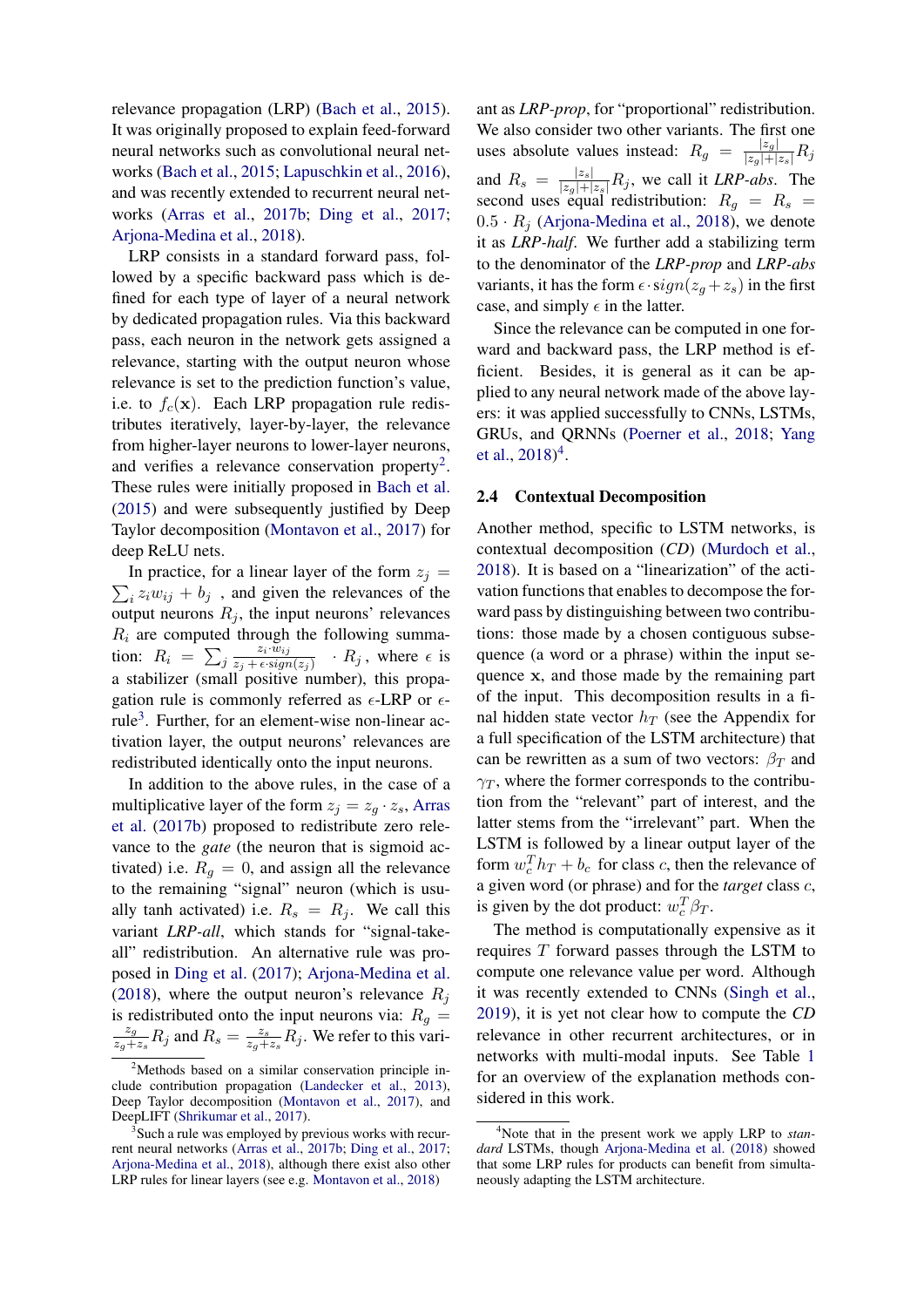<span id="page-3-0"></span>

| Method                  | Relevance Formulation                                                    | Redistributed Quantity $(\sum_i R_{x_i})$            | Complexity         |
|-------------------------|--------------------------------------------------------------------------|------------------------------------------------------|--------------------|
| Gradient                | $R_{x_i} = \left(\frac{\partial f_c}{\partial x_i}(\mathbf{x})\right)^2$ | $\ \nabla_{\mathbf{x}} f_c(\mathbf{x})\ _2^2$        | $\Theta(2\cdot T)$ |
| $Gradient \times Input$ | $R_{x_i} = \frac{\partial f_c}{\partial x_i}(\mathbf{x}) \cdot x_i$      | $(\nabla_{\mathbf{x}} f_c(\mathbf{x}))^T \mathbf{x}$ | $\Theta(2\cdot T)$ |
| Occlusion               | $R_{x_i} = f_c(\mathbf{x}) - f_c(\mathbf{x}_{ x_i=0})$                   |                                                      | $\Theta(T^2)$      |
| LRP                     | "backward decomposition of the neurons' relevance"                       | $f_c(\mathbf{x})$                                    | $\Theta(2\cdot T)$ |
| CD.                     | "linearization of the activation functions"                              | $f_c(\mathbf{x})$                                    | $\Theta(T^2)$      |

Table 1: Overview of the explanation methods studied in this paper. T denotes the length of the input sequence.

### 2.5 Methods not considered

Other methods to compute relevances include Integrated Gradients [\(Sundararajan et al.,](#page-10-12) [2017\)](#page-10-12). It was previously compared against *CD* in [Murdoch](#page-10-5) [et al.](#page-10-5) [\(2018\)](#page-10-5), and against the LRP variant of [Ar](#page-8-6)[ras et al.](#page-8-6) [\(2017b\)](#page-8-6) in [Poerner et al.](#page-10-6) [\(2018\)](#page-10-6), where in both cases it was shown to deliver inferior results. Another method is DeepLIFT [\(Shrikumar et al.,](#page-10-8) [2017\)](#page-10-8), however according to its authors DeepLIFT was not designed for multiplicative connections, and its extension to recurrent networks remains an open question<sup>[5](#page-3-1)</sup>. For a comparative study of explanation methods with a main focus on feed-forward nets, see [Ancona et al.](#page-8-9)  $(2018)^6$  $(2018)^6$  $(2018)^6$ . For a broad evaluation of explanations, including several recurrent architectures, we refer to [Poerner et al.](#page-10-6) [\(2018\)](#page-10-6). Note that the latter didn't include the *CD* method of [Murdoch et al.](#page-10-5) [\(2018\)](#page-10-5), and the LRP variant of [Ding et al.](#page-9-7) [\(2017\)](#page-9-7), which we compare here.

## 3 Evaluating Explanations

#### 3.1 Previous work

How to generally and objectively evaluate explanations, without resorting to *ad-hoc* procedures that are domain and task specific, is still active research [\(Alishahi et al.,](#page-8-10) [2019\)](#page-8-10).

In computer vision, it has become common practice to conduct a perturbation analysis [\(Bach](#page-8-4) [et al.,](#page-8-4) [2015;](#page-8-4) [Samek et al.,](#page-10-13) [2017;](#page-10-13) [Shrikumar et al.,](#page-10-8) [2017;](#page-10-8) [Lundberg and Lee,](#page-9-8) [2017;](#page-9-8) [Ancona et al.,](#page-8-9) [2018;](#page-8-9) [Chen et al.,](#page-8-7) [2018;](#page-8-7) [Morcos et al.,](#page-10-14) [2018\)](#page-10-14): hereby a few pixels in an image are perturbated (e.g. set to zero or blurred) according to their relevance (most relevant or least relevant pixels are perturbated first), and then the impact on the network's prediction is measured. The higher the impact, the more accurate is the relevance.

Other studies explored in which way relevances are consistent or helpful w.r.t. human judgment [\(Ribeiro et al.,](#page-10-7) [2016;](#page-10-7) [Lundberg and Lee,](#page-9-8) [2017;](#page-9-8) [Nguyen,](#page-10-15) [2018\)](#page-10-15). Some other works relied solely on the visual inspection of a few selected relevance heatmaps [\(Li et al.,](#page-9-5) [2016;](#page-9-5) [Sundararajan](#page-10-12) [et al.,](#page-10-12) [2017;](#page-10-12) [Ding et al.,](#page-9-7) [2017\)](#page-9-7).

In NLP, [Murdoch et al.](#page-10-5) [\(2018\)](#page-10-5) proposed to measure the correlation between word relevances obtained on an LSTM, and the word importance scores obtained from a linear Bag-of-Words. However, the latter ignores the word ordering and context, which the LSTM can take into account, hence this type of evaluation is not adequate<sup>[7](#page-3-3)</sup>. Other evaluations in NLP are task specific. For example [Poerner et al.](#page-10-6) [\(2018\)](#page-10-6) use the subject-verb agreement task proposed by [Linzen et al.](#page-9-14) [\(2016\)](#page-9-14), where the goal is to predict a verb's number, and use the relevances to verify that the most relevant word is indeed the correct subject (or a noun with the predicted number).

Other studies include an evaluation on a synthetic task: [Yang et al.](#page-10-10) [\(2018\)](#page-10-10) generated random sequences of MNIST digits and train an LSTM to predict if a sequence contains zero digits or not, and verify that the explanation indeed assigns a high relevance to the zero digits' positions.

A further approach uses randomization of the model weights and data as sanity checks [\(Adebayo](#page-8-11) [et al.,](#page-8-11) [2018\)](#page-8-11) to verify that the explanations are indeed dependent on the model and data. Lastly, some evaluations are "indirect" and use relevances to solve a broader task, e.g. to build document-

<span id="page-3-1"></span> ${}^{5}$ Though [Poerner et al.](#page-10-6) [\(2018\)](#page-10-6) showed that, when using only the Rescale rule of DeepLIFT, and combining it with the product rule proposed in [Arras et al.](#page-8-6) [\(2017b\)](#page-8-6), then the resulting explanations perform on-par with the LRP method of [Arras et al.](#page-8-6) [\(2017b\)](#page-8-6)

<span id="page-3-2"></span> $6$ Note that in order to redistribute the relevance through multiplicative layers, [Ancona et al.](#page-8-9) [\(2018\)](#page-8-9) simply relied on standard gradient backpropagation. Such a redistribution scheme is not appropriate for methods such as LRP, since it violates the relevance conservation property, hence their results for recurrent nets are not conclusive.

<span id="page-3-3"></span>The same way [Murdoch et al.](#page-10-5)  $(2018)$  try to "match" phrase-level relevances with n-gram linear classifier scores or human annotated phrases, but again this might be misleading, since the latter scores or annotations ignore the whole sentence context.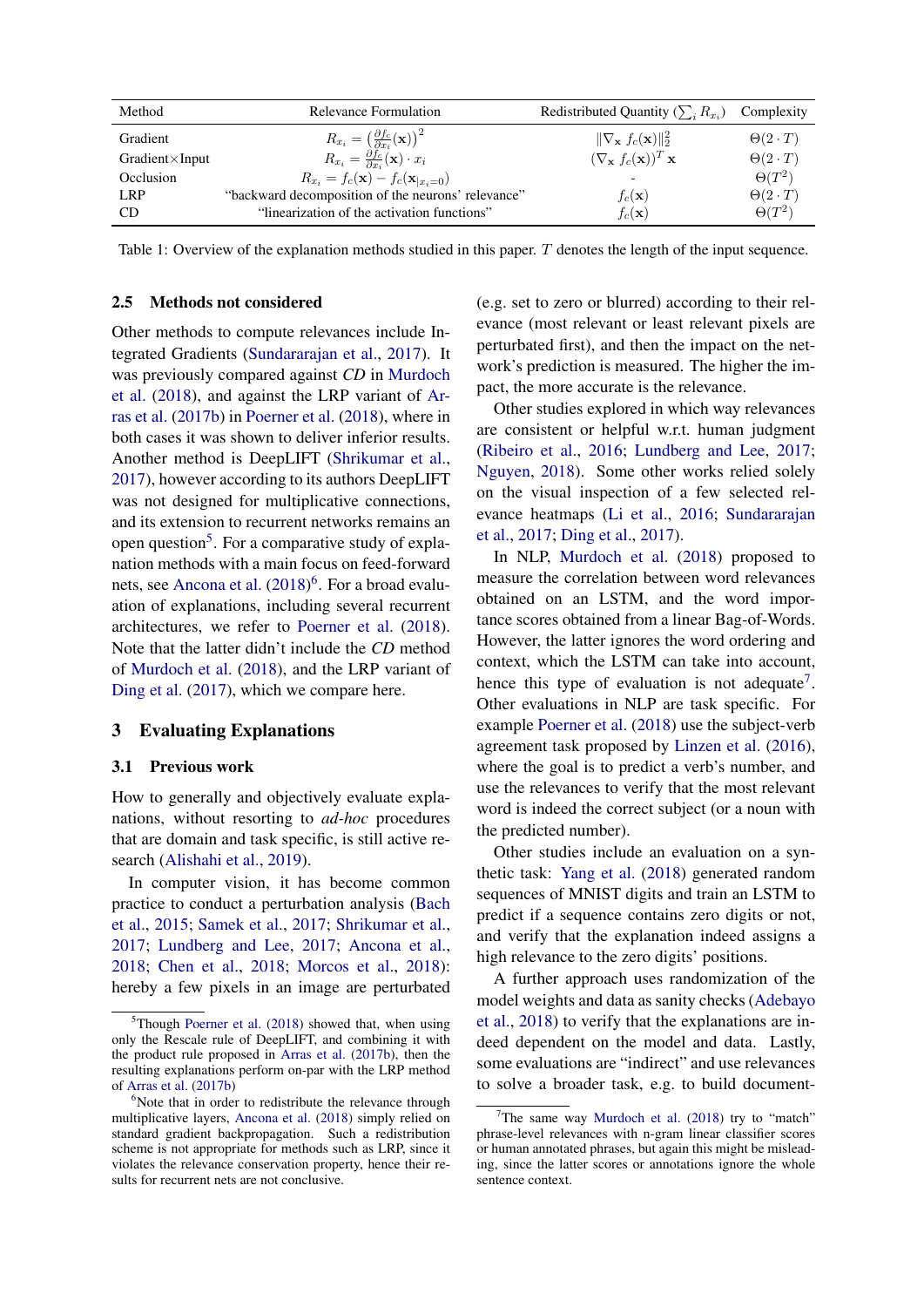level representations [\(Arras et al.,](#page-8-5) [2017a\)](#page-8-5), or to redistribute predicted rewards in reinforcement learning [\(Arjona-Medina et al.,](#page-8-8) [2018\)](#page-8-8).

#### 3.2 Toy Arithmetic Task

As a first evaluation, we ask the following question: if we add two numbers within an input sequence, can we recover from the relevance the true input values? This amounts to consider the adding problem [\(Hochreiter and Schmidhuber,](#page-9-15) [1996\)](#page-9-15), which is typically used to test the longrange capabilities of recurrent models [\(Martens](#page-9-16) [and Sutskever,](#page-9-16) [2011;](#page-9-16) [Le et al.,](#page-9-17) [2015\)](#page-9-17). We use it here to test the faithfulness of explanations. To that end, we define a setup similar to [\(Hochre](#page-9-15)[iter and Schmidhuber,](#page-9-15) [1996\)](#page-9-15), but without *explicit* markers to identify the sequence start and end, and the two numbers to be added. Our idea is that, in general, it is not clear what the ground truth relevance for a marker should be, and we want only the relevant numbers in the input sequence to get a non-zero relevance. Hence, we represent the input sequence  $\mathbf{x} = (\mathbf{x}_1, \mathbf{x}_2, ..., \mathbf{x}_T)$  of length T, with two-dimensional input vectors as:

 $\begin{pmatrix} 0 & 0 & 0 & n_a & 0 & 0 & 0 & n_b & 0 & 0 & 0 \\ n_1 & n_a & n_a & 0 & n_{a+1} & n_b & 0 & n_{b+1} & n_a & n_a \end{pmatrix}$  $n_1$  ...  $n_{a-1}$  0  $n_{a+1}$  ...  $n_{b-1}$  0  $n_{b+1}$  ...  $n_T$ )

where the non-zero entries  $n_t$  are random real numbers, and the two relevant positions  $a$  and  $b$  are sampled uniformly among  $\{1, ..., T\}$  with  $a < b$ .

More specifically, we consider two tasks that can be solved by an LSTM model with a hidden layer of size *one* (followed by a linear output layer with no bias<sup>[8](#page-4-0)</sup>): the *addition* of signed numbers ( $n_t$ ) is sampled uniformly from  $[-1, -0.5] \cup [0.5, 1.0]$ and the *subtraction* of positive numbers ( $n_t$  is sampled uniformly from  $[0.5, 1.0]^9$  $[0.5, 1.0]^9$ ). In the former case the target output y is  $n_a + n_b$ , in the latter it is  $n_a - n_b$ . During training we minimize Mean Squared Error (MSE). To ensure that train/val/test sets do not overlap we use 10000 sequences with lengths  $T \in \{4, ..., 10\}$  for training, 2500 sequences with  $T \in \{11, 12\}$  for validation, and 2500 sequences with  $T \in \{13, 14\}$  as test set. For each task we train 50 LSTMs with a validation  $MSE < 10^{-4}$ , the resulting test MSE is  $< 10^{-4}$ .

Then, given the model's predicted output  $y_{\text{pred}}$ , we compute one relevance value  $R_{x_t}$  per input

vector  $x_t$  (for the occlusion method we compute only *Occlusion*<sub>f-diff</sub> since the task is a regression; we also don't report *Gradient* results since it performs poorly). Finally, we track the correlation between the relevances and the two input numbers  $n_a$  and  $n_b$ . We also track the portion of relevance assigned to the relevant time steps, compared to the relevance for all time steps. Lastly, we calculate the "MSE" between the relevances for the relevant positions a and b and the model's output. Our results are compiled in Table [2.](#page-5-0)

Interestingly, we note that on the addition task several methods perform well and produce a relevance that correlates perfectly with the input numbers: *Gradient*×*Input*, *Occlusion*, *LRP-all* and *CD* (they are highlighted in bold in the Table). They further assign all the relevance to the time steps a and b and almost no relevance to the rest of the input; and present a relevance that sum up to the predicted output. However, on subtraction, only *Gradient*×*Input* and *LRP-all* present a correlation of near one with  $n_a$ , and of near minus one with  $n_b$ . Likewise these methods assign only relevance to the relevant positions, and redistribute the predicted output entirely onto these positions.

The main difference between our addition and subtraction toy tasks, is that the former requires only summing up the first dimension of the input vectors and can be solved by a Bag-of-Words approach, while our subtraction task is truly *sequential* and requires the LSTM model to remember which number arrived first, and which number arrived second.

Since in NLP several applications require the word *ordering* to be taken into account to accurately capture a sentence's meaning (e.g. in sentiment analysis or in machine translation) our experiment, albeit being an abstract numerical task, is pertinent and can serve as a first sanity check to check whether the relevance can reflect the *ordering* and the *value* of the input vectors.

### <span id="page-4-2"></span>3.3 5-Class Sentiment Prediction

As a sentiment analysis dataset, we use the Stanford Sentiment Treebank [\(Socher et al.,](#page-10-16) [2013\)](#page-10-16) which contains labels (very negative  $-−$ , negative  $-$ , neutral 0, positive  $+$ , very positive  $++$ ) for resp. 8544/1101/2210 train/val/test sentences and their constituent phrases. As a classifier we employ the bidirectional LSTM from [Li et al.](#page-9-5)

<span id="page-4-0"></span><sup>&</sup>lt;sup>8</sup>We omit the final layer bias since all considered explanation methods ignore it in the relevance computation, and we want to explain the "full" prediction function's value.

<span id="page-4-1"></span><sup>&</sup>lt;sup>9</sup>We avoid small numbers by using 0.5 as a minimum magnitude only to simplify learning, since otherwise this would encourage the model weights to grow rapidly.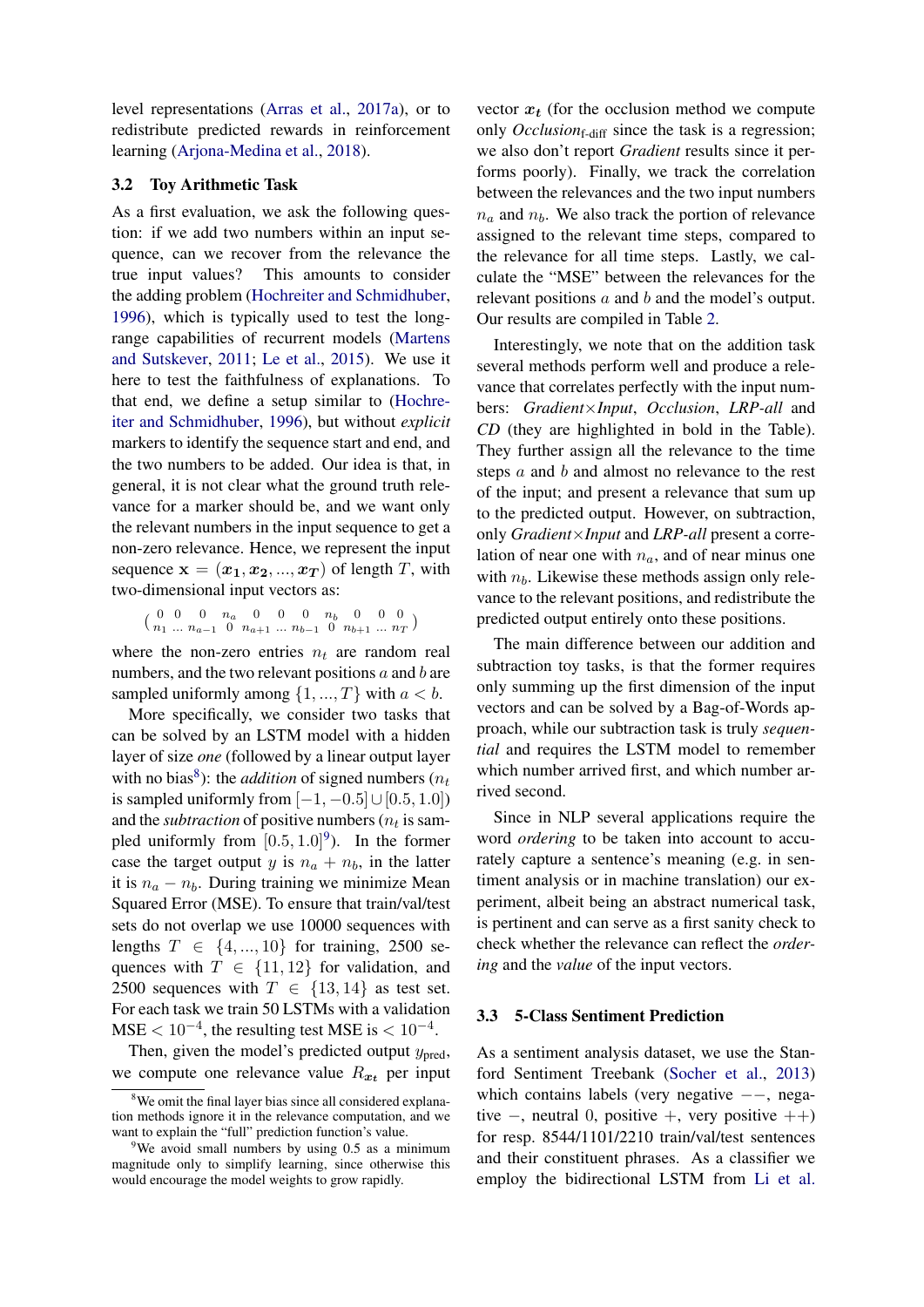<span id="page-5-0"></span>

| Toy Task Addition           | $(in \%)$      | $\rho(R_{\mathbf{x}_a}, n_a)$ $\rho(R_{\mathbf{x}_b}, n_b)$<br>$(in \%)$ | $E\left[\frac{ R_{\boldsymbol{x_a}} + R_{\boldsymbol{x_b}} }{\sum_t  R_{\boldsymbol{x_t}} }\right]$<br>$(in \%)$ | $E[((R_{\mathbf{x}_{\alpha}}+R_{\mathbf{x}_{\mathbf{b}}})-y_{\text{pred}})^{2}]$<br>("MSE") |
|-----------------------------|----------------|--------------------------------------------------------------------------|------------------------------------------------------------------------------------------------------------------|---------------------------------------------------------------------------------------------|
| Gradient $\times$ Input     | 99.960 (0.017) | 99.954 (0.019)                                                           | 99.68(0.53)                                                                                                      | $24.10^{-4}$ (8.10 <sup>-4</sup> )                                                          |
| Occlusion                   | 99.990 (0.004) | 99,990 (0.004)                                                           | 99.82(0.27)                                                                                                      | $20.10^{-5}$ (8.10 <sup>-5</sup> )                                                          |
| LRP-prop                    | 0.785(3.619)   | 10.111 (12.362)                                                          | 18.14 (4.23)                                                                                                     | 1.3(1.0)                                                                                    |
| LRP-abs                     | 7.002(6.224)   | 12.410 (17.440)                                                          | 18.01 (4.48)                                                                                                     | 1.3(1.0)                                                                                    |
| LRP-half                    | 29.035 (9.478) | 51.460 (19.939)                                                          | 54.09 (17.53)                                                                                                    | 1.1(0.3)                                                                                    |
| LRP-all                     | 99.995 (0.002) | 99.995 (0.002)                                                           | 99.95(0.05)                                                                                                      | $2.10^{-6}$ (4.10 <sup>-6</sup> )                                                           |
| CD                          | 99.997 (0.002) | 99.997 (0.002)                                                           | 99.92 (0.06)                                                                                                     | $4.10^{-5}$ (12.10 <sup>-5</sup> )                                                          |
| <b>Toy Task Subtraction</b> |                |                                                                          |                                                                                                                  |                                                                                             |
| Gradient $\times$ Input     | 97.9(1.6)      | $-98.8(0.6)$                                                             | 98.3(0.6)                                                                                                        | $6.10^{-4}$ (4.10 <sup>-4</sup> )                                                           |
| Occlusion                   | 99.0 (2.0)     | $-69.0(19.1)$                                                            | 25.4(16.8)                                                                                                       | 0.05(0.08)                                                                                  |
| LRP-prop                    | 3.1(4.8)       | $-8.4(18.9)$                                                             | 15.0(2.4)                                                                                                        | 0.04(0.02)                                                                                  |
| LRP-abs                     | 1.2(7.6)       | $-23.0(11.1)$                                                            | 15.1(1.6)                                                                                                        | 0.04(0.002)                                                                                 |
| LRP-half                    | 7.7(15.3)      | $-28.9(6.4)$                                                             | 42.3(8.3)                                                                                                        | 0.05(0.06)                                                                                  |
| LRP-all                     | 98.5(3.5)      | $-99.3(1.3)$                                                             | 99.3(0.6)                                                                                                        | $8.10^{-4}$ (25.10 <sup>-4</sup> )                                                          |
| CD                          | $-25.9(39.1)$  | $-50.0(29.2)$                                                            | 49.4 (26.1)                                                                                                      | 0.05(0.05)                                                                                  |

Table 2: Statistics of the relevance w.r.t. the input numbers  $n_a$  and  $n_b$  and the predicted output  $y_{pred}$ , on toy arithmetic tasks.  $\rho$  denotes the correlation and E the mean. Each statistic is computed over 2500 test data points. Reported are the mean (and standard deviation in parenthesis) over 50 trained LSTM models.

 $(2016)^{10}$  $(2016)^{10}$  $(2016)^{10}$  $(2016)^{10}$ , which achieves 82.9% binary performance and 46.3% five-class accuracy on full sentences.

Perturbation Experiment. In order to evaluate the *selectivity* of word relevances, we perform a perturbation experiment aka "pixel-flipping" in computer vision [\(Bach et al.,](#page-8-4) [2015;](#page-8-4) [Samek et al.,](#page-10-13) [2017\)](#page-10-13), i.e. we remove words from the input sentences according to their relevance, and track the impact on the classification performance. A similar experiment has been conducted in previous NLP studies [\(Arras et al.,](#page-8-5) [2017a;](#page-8-5) [Nguyen,](#page-10-15) [2018;](#page-10-15) [Chen et al.,](#page-8-7) [2018\)](#page-8-7); and besides, such type of experiment can be seen as the input space pendant of *ablation*, which is commonly used to identify "relevant" intermediate neurons, e.g. in [\(Lakretz](#page-9-18) [et al.,](#page-9-18) [2019\)](#page-9-18). For our experiment we retain test sentences with a length  $\geq 10$  words (i.e. 1849 sentences), and remove 1, 2, and 3 words per sen-tence<sup>[11](#page-5-2)</sup>, according to their relevance obtained on the original sentence with the *true* class as the *target* class. Our results are reported in Table [3.](#page-6-0) Note that we distinguish between sentences that are initially correctly classified, and those that are initially falsely classified by the LSTM model. Further, in order to condense the "ablation" results in a single number per method, we compute the accuracy decrease (resp. increase) *proportionally* to two cases: i) random removal, and ii) removal according to *Occlusion*<sub>P-diff</sub>. Our idea is that random removal is the least informative approach, while *Occlusion*<sub>P-diff</sub> is the most informative one, since the relevance for the latter is computed in a similar way to the perturbation analysis itself, i.e. by deleting words from the input and tracking the change in the classifier's prediction. Thus, with this normalization, we expect the accuracy change  $(in \%)$  to be mainly rescaled to the range  $[0, 100]$ .

When removing words in decreasing order of their relevance, we observe that *LRP-all* and *CD* perform on-par with near 100% accuracy change, followed by *Gradient*×*Input* which performs only 66%. When removing words in increasing order of their relevance (which mainly corresponds to remove words with a negative relevance), *Occlusion*<sub>P-diff</sub> performs best, followed by *Occlusion*f-diff and *LRP-all* (around 50%). Unsurprisingly, *Gradient* performs worse than random, since its relevance is positive and thus low relevance is more likely to identify unimportant words for the classification (such as stop words), rather than identifying words that *contradict* a decision. Lastly *Occlusion*<sub>f-diff</sub> is less informative than *Occlusion*<sub>P-diff</sub>, since the former is not normalized by the classification scores for all classes.

Sentence-Level Representations. In addition to testing selectivity, we explore if the word relevance can be leveraged to build sentence-level representations that present some regularities akin word2vec vectors. For this purpose we linearly combine word embeddings using their re-

<span id="page-5-1"></span><sup>10</sup>https://github.[com/jiweil/Visualizing](https://github.com/jiweil/Visualizing-and-Understanding-Neural-Models-in-NLP)[and-Understanding-Neural-Models-in-NLP](https://github.com/jiweil/Visualizing-and-Understanding-Neural-Models-in-NLP)

<span id="page-5-2"></span> $11$ In order to remove a word we simply discard it from the input sentence and concatenate the remaining parts. We also tried setting the word embeddings to zero, which gave us similar results.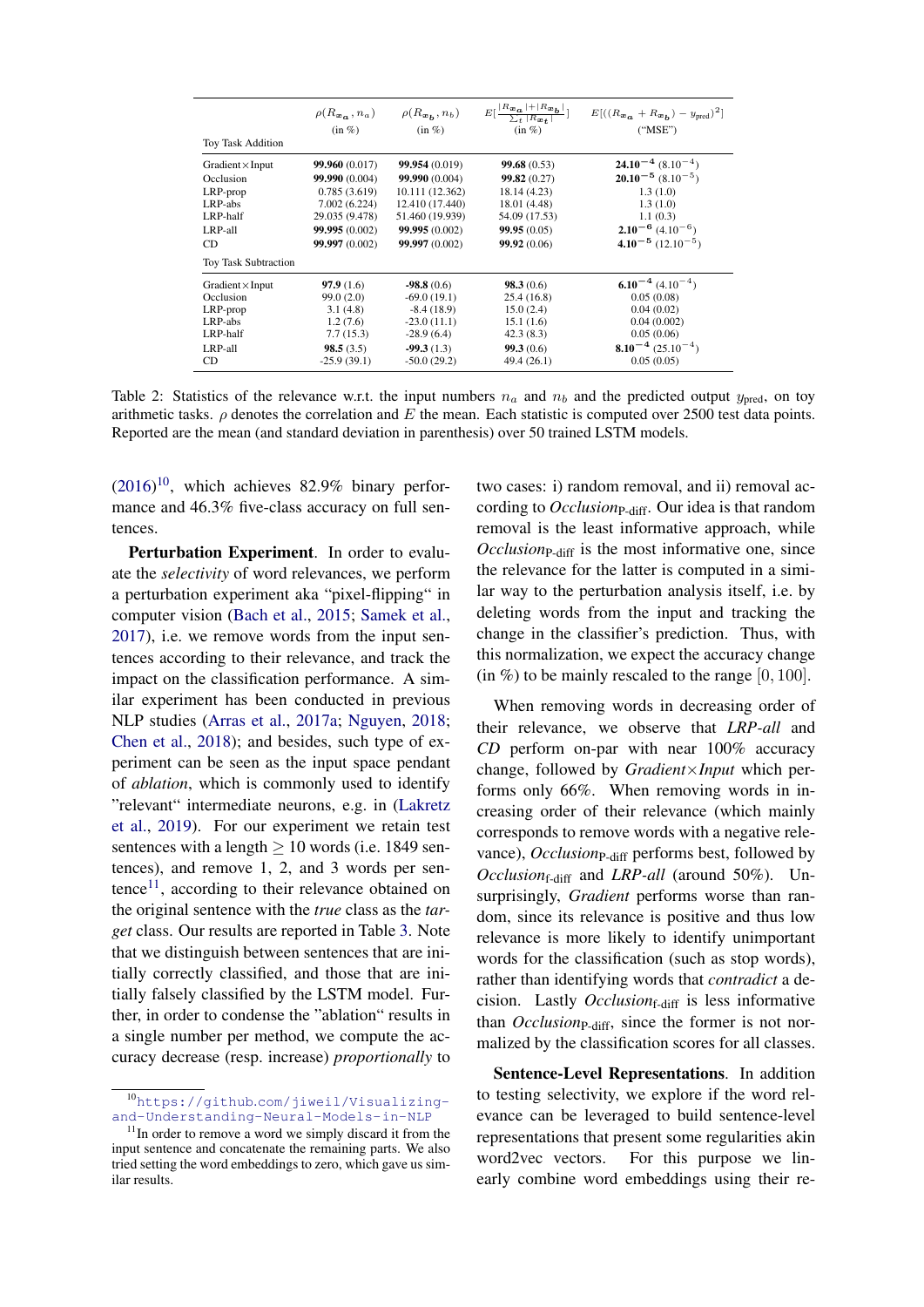<span id="page-6-0"></span>

| Accuracy Change (in $\%$ )           | random | Grad. | $Grad. \times Input$ LRP-prop |  |  | LRP-abs LRP-half LRP-all $CD$ Occlusion <sub>f-diff</sub> | Occlusion <sub>P-diff</sub> |
|--------------------------------------|--------|-------|-------------------------------|--|--|-----------------------------------------------------------|-----------------------------|
| decreasing order $(\text{std} < 16)$ |        |       |                               |  |  |                                                           | 100                         |
| increasing order $(\text{std} < 5)$  |        |       |                               |  |  |                                                           | 100                         |

Table 3: Average change in accuracy when removing up to 3 words per sentence, either in *decreasing* order of their relevance (starting with correctly classified sentences), or in *increasing* order of their relevance (starting with falsely classified sentences). In both cases, the relevance is computed with the *true* class as the *target* class. Results are reported *proportionally* to the changes for i) random removal (0% change) and ii) removal based on *Occlusion*P-diff (100% change). For all methods, the higher the reported value the better. We boldface those methods that perform on-par with the occlusion-based relevances.

<span id="page-6-2"></span>

Figure 1: PCA projection of sentence-level representations built on top of word embeddings that were linearly combined using their respective relevance. *Avg* corresponds to simple averaging of word embeddings. For LRP  $h_T$  the last time step hidden layer was reweighted by its relevance. In parenthesis we indicate the percentage of variance explained by the first two PCA components (those that are plotted) and by the third PCA component. The resulting representations were roughly ordered (row-wise) from less structured to more structured.

spective relevance as weighting<sup>[12](#page-6-1)</sup>. For methods such as LRP and *Gradient*×*Input* that deliver also relevances for *single* variables, we perform an element-wise weighting, i.e. we construct the sentence representation as:  $\sum_{t} R_{x_t} \odot x_t$ . For every method we report the best performing variant from previous experiments, i.e. *Occlusion*<sub>P-diff</sub>, *Gradient*×*Input*, *CD* and *LRP-all*. Additionally we report simple averaging of word embeddings (we call it Avg). Further, for LRP, we consider an element-wise reweighting of the last time step hidden layer  $h_T$  by its relevance, since LRP delivers also a relevance for each intermediate neuron (we call it LRP  $h_T$ ). We also tried using  $h_T$  directly: this gave us a visualization similar to Avg. The resulting 2D whitened PCA projections of the test set sentences are shown in Fig. [1.](#page-6-2) Qualitatively

LRP delivers the most structured representations, although for all methods the first two PCA components explain most of the data variance. Intuitively it makes also sense that the neutral sentiment is located between the positive and negative sentiments, and that the very negative and very positive sentiments depart from their lower counterparts in the same vertical direction.

## 4 Interpreting Single Predictions

Next, we analyze single predictions using the same task and model as in Section [3.3,](#page-4-2) and illustrate the usefulness of relevance visualization with *LRP-all*, which is the method that performed well in both our previous quantitative experiments.

Semantic Composition. When dealing with real data, one typically has no ground truth relevance available. And the visual inspection of single heatmaps for isolated samples can be counterintuitive for two reasons: the relevance is not accu-

<span id="page-6-1"></span><sup>12</sup>W.l.o.g. we use here the *true* class as the *target* class, since the classifier's 5-class performance is very low. In a practical use-case one would use the *predicted* class instead.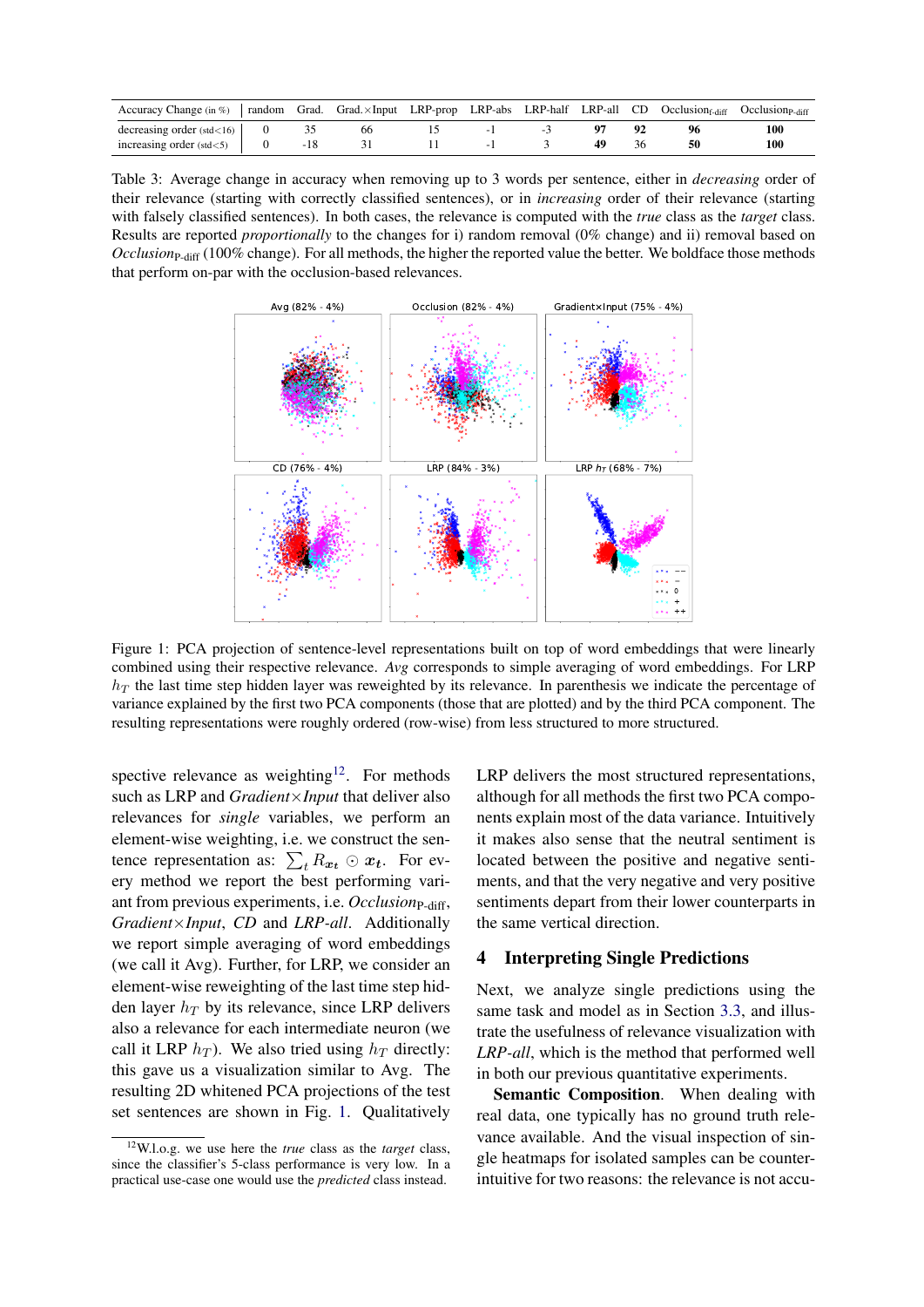<span id="page-7-0"></span>

| Composition                                  | Predicted | Heatmap                                     | Relevance       |                    | # samples            |
|----------------------------------------------|-----------|---------------------------------------------|-----------------|--------------------|----------------------|
| "negated positive sentiment"                 |           | <not> <good></good></not>                   | $2.5_{0.3}$     | $-1.4$ 0.5         | 213                  |
| "amplified positive sentiment"               |           | <very> <good></good></very>                 | $1.1_{\,0.3}$   | 4.5 <sub>0.7</sub> | 347                  |
| "amplified negative sentiment"               |           | <very> <bad></bad></very>                   | $0.8_{0.2}$     | $4.3_{0.6}$        | 173                  |
| "negated amplified positive sentiment"<br>4. |           | <very> <good><br/><not></not></good></very> | $2.74_{\,0.54}$ | $-0.34$ 0.17       | $-2.00$ 0.40<br>1745 |

Table 4: Typical heatmaps for various types of semantic compositions (indicated in first column), computed with the *LRP-all* method. The LSTM's *predicted* class (second column) is used as the *target* class. The remaining columns contain the average heatmap (positive relevance is mapped to red, negative to blue, and the color intensity is normalized to the maximum absolute relevance), the corresponding word relevance mean (and std as subscript), and the number of bigrams (resp. trigrams) considered for each type of composition.

<span id="page-7-1"></span>

| $N^{\Omega}$   | Predicted   Heatmap |                                            |
|----------------|---------------------|--------------------------------------------|
| 1              |                     | it never fails to engage us.               |
| 1a             | $^{+}$              | engages us.                                |
| 1 <sub>b</sub> |                     | never engages us.                          |
| 1c             |                     | fails to engage us .                       |
| $\overline{2}$ | $^{++}$             | ecks this one off your must-see list.      |
| 2a             | $^{++}$             | a <mark>must-see</mark> film .             |
| 2 <sub>b</sub> |                     | neither a must-see film.                   |
| 2c             |                     | a <mark>must-see</mark><br>film .<br>never |

Table 5: Misclassified test sentences (1 and 2), and manually constructed sentences (1a-c, 2a-c). The LSTM's *predicted* class is used as the *target* class for the *LRP-all* heatmaps.

rately reflecting the reasons for the classifier's decision (the explanation method is bad), or the classifier made an error (the classifier doesn't work as expected). In order to avoid the latter as much as possible, we automatically constructed bigram and trigram samples, which are built *solely* upon the classifier's predicted class, and visualize the resulting average heatmaps for different types of semantic compositions in Table [4.](#page-7-0) For more details on how these samples were constructed we refer to the Appendix, note though that in our heatmaps the negation <not>, the intensifier <very> and the sentiment words act as placeholders for words with similar meanings, since the representative heatmaps were averaged over several samples. In these heatmaps one can see that, to transform a positive sentiment into a negative one, the negation is predominantly colored as red, while the sentiment word is highlighted in blue, which intuitively makes sense since the explanation is computed *towards* the negative sentiment, and in this context the negation is responsible for the sentiment prediction. For sentiment intensification, we note that the amplifier gets a relevance of the same sign as the amplified word, indicating the amplifier is *supporting* the prediction for the considered target class, but still has less importance for the decision than the sentiment word itself (deep red colored). Both previous identified patterns also reflect consistently in the case of a negated amplified positive sentiment.

Understanding Misclassifications. Lastly, we inspect heatmaps of misclassified sentences in Table [5.](#page-7-1) In sentence 1, according to the heatmap, the classifier didn't take the negation never into account, although it identified it correctly in sentence 1b. We postulate this is because of the strong sentiment assigned to fails that overshadowed the effect of never. In sentence 2, the classifier obviously couldn't grasp the meaning of the words preceding must-see. If we use a negation instead, we note that it's taken into account in the case of neither (2b), but not in the case of never (2c), which illustrates the complex dynamics involved in semantic composition, and that the classifier might also exhibit a bias towards the types of constructions it was trained on, which might then feel more "probable" or "understandable" to him.

Besides, during our experimentations, we empirically find that the *LRP-all* explanations are more helpful when using the classifier's *predicted* class as the *target* class (rather than the sample's *true* class), which intuitively makes sense since it's the class the model is the most confident about. Therefore, to understand the classification of single samples, we generally recommend using this setup.

### 5 Conclusion

In our experiments with standard LSTMs, we find that the LRP rule for multiplicative connections introduced in [Arras et al.](#page-8-6) [\(2017b\)](#page-8-6) performs consistently better than other recently proposed rules, such as the one from [Ding et al.](#page-9-7) [\(2017\)](#page-9-7). Further, our comparison using a sentiment predic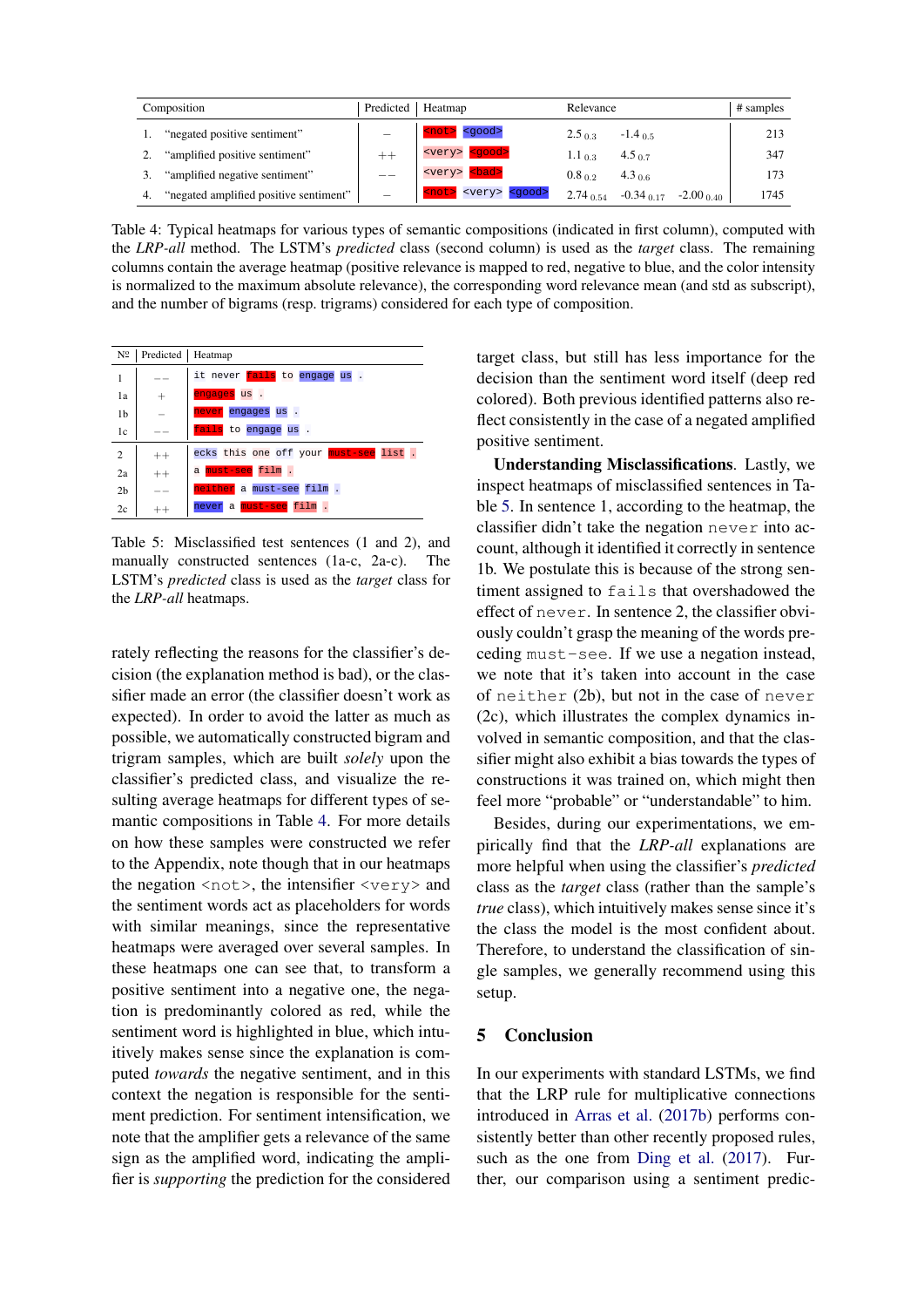tion task highlighted that LRP is not equivalent to *Gradient*×*Input* (as sometimes inaccurately stated in the literature, e.g. in [Shrikumar et al.,](#page-10-8) [2017\)](#page-10-8) and is more selective than the latter, which is consistent with findings of [Poerner et al.](#page-10-6) [\(2018\)](#page-10-6). Indeed, the equivalence between *Gradient*×*Input* and LRP holds only if using the LRP  $\epsilon$ -rule with *no* stabilizer (i.e. with  $\epsilon = 0$ ), and if the network contains *only* ReLU activations and max pooling as non-linearities [\(Kindermans et al.,](#page-9-19) [2016;](#page-9-19) [Shriku](#page-10-17)[mar et al.,](#page-10-17) [2016\)](#page-10-17). When using other LRP rules, or if the network contains other types of activations, or contains product non-linearities (such as this is the case for LSTMs), then the equivalence does not hold (see [Montavon et al.](#page-10-9) [\(2018\)](#page-10-9) for a broader discussion).

Besides, we discovered that a few methods such as Occlusion [\(Li et al.,](#page-9-6) [2017\)](#page-9-6) and CD [\(Murdoch](#page-10-5) [et al.,](#page-10-5) [2018\)](#page-10-5), are not reliable and get inconsistent results on a simple toy task using an LSTM with only *one* hidden unit.

In the future, we expect decomposition-based methods such as LRP to be further useful to analyze character-level models, to explore the role of single word embedding dimensions, and to discover important hidden layer neurons.

#### Acknowledgments

We thank Grégoire Montavon for helpful discussions. This work was supported by the German Federal Ministry for Education and Research through the Berlin Big Data Centre (01IS14013A), the Berlin Center for Machine Learning (01IS18037I) and the TraMe-ExCo project (01IS18056A). Partial funding by DFG is acknowledged (EXC 2046/1, project-ID: 390685689). This work was also supported by the Information & Communications Technology Planning & Evaluation (IITP) grant funded by the Korea government (No. 2017-0-00451).

### References

- <span id="page-8-11"></span>Julius Adebayo, Justin Gilmer, Michael Muelly, Ian Goodfellow, Moritz Hardt, and Been Kim. 2018. [Sanity Checks for Saliency Maps.](http://papers.nips.cc/paper/8160-sanity-checks-for-saliency-maps.pdf) In *Advances in Neural Information Processing Systems 31 (NIPS)*, pages 9505–9515.
- <span id="page-8-10"></span>Afra Alishahi, Grzegorz Chrupala, and Tal Linzen. 2019. [Analyzing and Interpreting Neural Networks](https://arxiv.org/pdf/1904.04063.pdf) [for NLP: A Report on the First BlackboxNLP Work](https://arxiv.org/pdf/1904.04063.pdf)[shop.](https://arxiv.org/pdf/1904.04063.pdf) *arXiv:1904.04063*. Version 1.
- <span id="page-8-9"></span>Marco Ancona, Enea Ceolini, Cengiz Oztireli, and Markus Gross. 2018. [Towards better understanding](https://arxiv.org/pdf/1711.06104.pdf) [of gradient-based attribution methods for deep neu](https://arxiv.org/pdf/1711.06104.pdf)[ral networks.](https://arxiv.org/pdf/1711.06104.pdf) In *International Conference on Learning Representations (ICLR)*.
- <span id="page-8-8"></span>Jose A. Arjona-Medina, Michael Gillhofer, Michael Widrich, Thomas Unterthiner, and Sepp Hochreiter. 2018. [RUDDER: Return Decomposition for De](https://arxiv.org/pdf/1806.07857.pdf)[layed Rewards.](https://arxiv.org/pdf/1806.07857.pdf) *arXiv:1806.07857*. Version 2.
- <span id="page-8-5"></span>Leila Arras, Franziska Horn, Grégoire Montavon, Klaus-Robert Müller, and Wojciech Samek. 2017a. ["What is relevant in a text document?": An inter](https://journals.plos.org/plosone/article?id=10.1371/journal.pone.0181142)[pretable machine learning approach.](https://journals.plos.org/plosone/article?id=10.1371/journal.pone.0181142) *PLoS ONE*, 12(8):e0181142.
- <span id="page-8-6"></span>Leila Arras, Grégoire Montavon, Klaus-Robert Müller, and Wojciech Samek. 2017b. [Explaining Recur](http://www.aclweb.org/anthology/W17-5221)[rent Neural Network Predictions in Sentiment Anal](http://www.aclweb.org/anthology/W17-5221)[ysis.](http://www.aclweb.org/anthology/W17-5221) In *Proceedings of the 2017 EMNLP Workshop on Computational Approaches to Subjectivity, Sentiment and Social Media Analysis*, pages 159–168. Association for Computational Linguistics.
- <span id="page-8-4"></span>Sebastian Bach, Alexander Binder, Grégoire Montavon, Frederick Klauschen, Klaus-Robert Müller, and Wojciech Samek. 2015. [On Pixel-Wise Ex](https://journals.plos.org/plosone/article?id=10.1371/journal.pone.0130140)[planations for Non-Linear Classifier Decisions by](https://journals.plos.org/plosone/article?id=10.1371/journal.pone.0130140) [Layer-Wise Relevance Propagation.](https://journals.plos.org/plosone/article?id=10.1371/journal.pone.0130140) *PLoS ONE*, 10(7):e0130140.
- <span id="page-8-3"></span>David Baehrens, Timon Schroeter, Stefan Harmeling, Motoaki Kawanabe, Katja Hansen, and Klaus-Robert Müller. 2010. [How to Explain Individ](http://www.jmlr.org/papers/volume11/baehrens10a/baehrens10a.pdf)[ual Classification Decisions.](http://www.jmlr.org/papers/volume11/baehrens10a/baehrens10a.pdf) *Journal of Machine Learning Research (JMLR)*, 11:1803–1831.
- <span id="page-8-1"></span>Dzmitry Bahdanau, Kyunghyun Cho, and Yoshua Bengio. 2015. [Neural Machine Translation by Jointly](https://arxiv.org/pdf/1409.0473.pdf) [Learning to Align and Translate.](https://arxiv.org/pdf/1409.0473.pdf) In *International Conference on Learning Representations (ICLR)*.
- <span id="page-8-7"></span>Jianbo Chen, Le Song, Martin Wainwright, and Michael Jordan. 2018. [Learning to Explain: An](http://proceedings.mlr.press/v80/chen18j/chen18j.pdf) [Information-Theoretic Perspective on Model Inter](http://proceedings.mlr.press/v80/chen18j/chen18j.pdf)[pretation.](http://proceedings.mlr.press/v80/chen18j/chen18j.pdf) In *Proceedings of the 35th International Conference on Machine Learning (ICML)*, pages 883–892.
- <span id="page-8-0"></span>Sumit Chopra, Michael Auli, and Alexander M. Rush. 2016. [Abstractive Sentence Summarization with At](https://doi.org/10.18653/v1/N16-1012)[tentive Recurrent Neural Networks.](https://doi.org/10.18653/v1/N16-1012) In *Proceedings of the 2016 Conference of the North American Chapter of the Association for Computational Linguistics: Human Language Technologies (NAACL-HLT)*, pages 93–98. Association for Computational Linguistics.
- <span id="page-8-2"></span>Joon Son Chung, Andrew Senior, Oriol Vinyals, and Andrew Zisserman. 2017. [Lip Reading Sentences in](https://doi.org/10.1109/CVPR.2017.367) [the Wild.](https://doi.org/10.1109/CVPR.2017.367) In *IEEE Conference on Computer Vision and Pattern Recognition (CVPR)*, pages 3444–3453.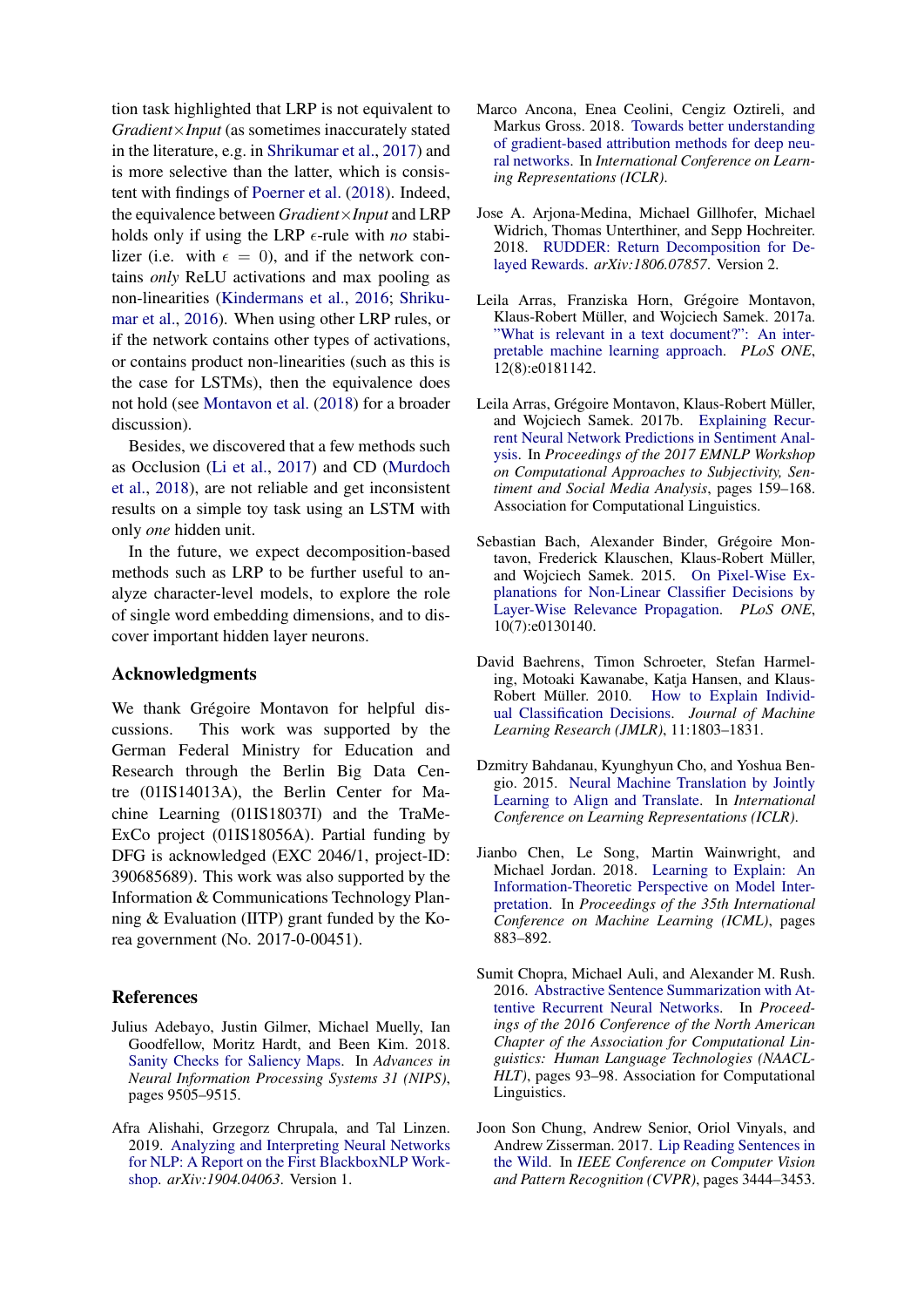- <span id="page-9-9"></span>Yannis Dimopoulos, Paul Bourret, and Sovan Lek. 1995. [Use of some sensitivity criteria for choosing](https://link.springer.com/article/10.1007/BF02309007) [networks with good generalization ability.](https://link.springer.com/article/10.1007/BF02309007) *Neural Processing Letters*, 2(6):1–4.
- <span id="page-9-7"></span>Yanzhuo Ding, Yang Liu, Huanbo Luan, and Maosong Sun. 2017. [Visualizing and Understanding Neural](https://doi.org/10.18653/v1/P17-1106) [Machine Translatio.](https://doi.org/10.18653/v1/P17-1106) In *Proceedings of the 55th Annual Meeting of the Association for Computational Linguistics (ACL)*, pages 1150–1159. Association for Computational Linguistics.
- <span id="page-9-3"></span>EU-GDPR. 2016. [Regulation \(EU\) 2016/679 of the](http://data.europa.eu/eli/reg/2016/679/oj) [European Parliament and of the Council of 27 April](http://data.europa.eu/eli/reg/2016/679/oj) [2016 on the protection of natural persons with re](http://data.europa.eu/eli/reg/2016/679/oj)[gard to the processing of personal data and on the](http://data.europa.eu/eli/reg/2016/679/oj) [free movement of such data, and repealing Directive](http://data.europa.eu/eli/reg/2016/679/oj) [95/46/EC \(General Data Protection Regulation\).](http://data.europa.eu/eli/reg/2016/679/oj) *Official Journal of the European Union L119*, 59:1–88.
- <span id="page-9-20"></span>Felix A. Gers, Jürgen Schmidhuber, and Fred Cummins. 1999. [Learning to Forget: Continual Predic](https://ieeexplore.ieee.org/abstract/document/818041)[tion with LSTM.](https://ieeexplore.ieee.org/abstract/document/818041) In *International Conference on Artificial Neural Networks (ICANN)*, volume 2, pages 850–855.
- <span id="page-9-10"></span>Muriel Gevrey, Ioannis Dimopoulos, and Sovan Lek. 2003. [Review and comparison of methods to study](https://www.sciencedirect.com/science/article/pii/S0304380002002570) [the contribution of variables in artificial neural net](https://www.sciencedirect.com/science/article/pii/S0304380002002570)[work models.](https://www.sciencedirect.com/science/article/pii/S0304380002002570) *Ecological Modelling*, 160(3):249– 264.
- <span id="page-9-21"></span>Klaus Greff, Rupesh K. Srivastava, Jan Koutník, Bas R. Steunebrink, and Jürgen Schmidhuber. 2017. [LSTM: A Search Space Odyssey.](https://ieeexplore.ieee.org/document/7508408) *IEEE Transactions on Neural Networks and Learning Systems*, 28(10):2222–2232.
- <span id="page-9-15"></span>Sepp Hochreiter and Jürgen Schmidhuber. 1996. [Lstm](http://papers.nips.cc/paper/1215-lstm-can-solve-hard-long-time-lag-problems.pdf) [can solve hard long time lag problems.](http://papers.nips.cc/paper/1215-lstm-can-solve-hard-long-time-lag-problems.pdf) In *Advances in Neural Information Processing Systems 9 (NIPS)*, pages 473–479.
- <span id="page-9-0"></span>Sepp Hochreiter and Jürgen Schmidhuber. 1997. [Long Short-Term Memory.](https://www.bioinf.jku.at/publications/older/2604.pdf) *Neural Computation*, 9(8):1735–1780.
- <span id="page-9-4"></span>Alon Jacovi, Oren Sar Shalom, and Yoav Goldberg. 2018. [Understanding Convolutional Neural Net](https://www.aclweb.org/anthology/W18-5408)[works for Text Classification.](https://www.aclweb.org/anthology/W18-5408) In *Proceedings of the 2018 EMNLP Workshop BlackboxNLP: Analyzing and Interpreting Neural Networks for NLP*, pages 56–65. Association for Computational Linguistics.
- <span id="page-9-1"></span>Andrej Karpathy and Li Fei-Fei. 2015. [Deep visual](https://doi.org/10.1109/CVPR.2015.7298932)[semantic alignments for generating image descrip](https://doi.org/10.1109/CVPR.2015.7298932)[tions.](https://doi.org/10.1109/CVPR.2015.7298932) In *IEEE Conference on Computer Vision and Pattern Recognition (CVPR)*, pages 3128–3137.
- <span id="page-9-19"></span>Pieter-Jan Kindermans, Kristof Schütt, Klaus-Robert Müller, and Sven Dähne. 2016. [Investigating the in](https://arxiv.org/pdf/1611.07270.pdf)[fluence of noise and distractors on the interpretation](https://arxiv.org/pdf/1611.07270.pdf) [of neural networks.](https://arxiv.org/pdf/1611.07270.pdf) *arXiv:1611.07270*. Version 1.
- <span id="page-9-18"></span>Yair Lakretz, Germán Kruszewski, Theo Desbordes, Dieuwke Hupkes, Stanislas Dehaene, and Marco Baroni. 2019. [The emergence of number and syn](https://arxiv.org/pdf/1903.07435.pdf)[tax units in LSTM language models.](https://arxiv.org/pdf/1903.07435.pdf) In *To appear in Proceedings of the 2019 Conference of the North American Chapter of the Association for Computational Linguistics: Human Language Technologies (NAACL-HLT)*.
- <span id="page-9-13"></span>Will Landecker, Michael D. Thomure, Luís M. A. Bettencourt, Melanie Mitchell, Garrett T. Kenyon, and Steven P. Brumby. 2013. [Interpreting Individual](https://ieeexplore.ieee.org/document/6597214) [Classifications of Hierarchical Networks.](https://ieeexplore.ieee.org/document/6597214) In *IEEE Symposium on Computational Intelligence and Data Mining (CIDM)*, pages 32–38.
- <span id="page-9-11"></span>Sebastian Lapuschkin, Alexander Binder, Grégoire Montavon, Klaus-Robert Müller, and Wojciech Samek. 2016. [Analyzing Classifiers: Fisher Vectors](https://doi.org/10.1109/CVPR.2016.318) [and Deep Neural Networks.](https://doi.org/10.1109/CVPR.2016.318) In *IEEE Conference on Computer Vision and Pattern Recognition (CVPR)*, pages 2912–2920.
- <span id="page-9-2"></span>Sebastian Lapuschkin, Stephan Wäldchen, Alexander Binder, Grégoire Montavon, Wojciech Samek, and Klaus-Robert Müller. 2019. [Unmasking Clever](https://www.nature.com/articles/s41467-019-08987-4) [Hans Predictors and Assessing What Machines Re](https://www.nature.com/articles/s41467-019-08987-4)[ally Learn.](https://www.nature.com/articles/s41467-019-08987-4) *Nature Communications*, 10:1096.
- <span id="page-9-17"></span>Quoc V. Le, Navdeep Jaitly, and Geoffrey E. Hinton. 2015. [A Simple Way to Initialize Recurrent Net](https://arxiv.org/pdf/1504.00941.pdf)[works of Rectified Linear Units.](https://arxiv.org/pdf/1504.00941.pdf) arXiv:1504.00941. Version 2.
- <span id="page-9-5"></span>Jiwei Li, Xinlei Chen, Eduard Hovy, and Dan Jurafsky. 2016. [Visualizing and Understanding Neural](http://www.aclweb.org/anthology/N16-1082) [Models in NLP.](http://www.aclweb.org/anthology/N16-1082) In *Proceedings of the 2016 Conference of the North American Chapter of the Association for Computational Linguistics: Human Language Technologies (NAACL-HLT)*, pages 681–691. Association for Computational Linguistics.
- <span id="page-9-6"></span>Jiwei Li, Will Monroe, and Dan Jurafsky. 2017. [Un](https://arxiv.org/abs/1612.08220)[derstanding Neural Networks through Representa](https://arxiv.org/abs/1612.08220)[tion Erasure.](https://arxiv.org/abs/1612.08220) arXiv:1612.08220. Version 3.
- <span id="page-9-14"></span>Tal Linzen, Emmanuel Dupoux, and Yoav Goldberg. 2016. [Assessing the Ability of LSTMs to Learn](https://doi.org/10.1162/tacl_a_00115) [Syntax-Sensitive Dependencies.](https://doi.org/10.1162/tacl_a_00115) *Transactions of the Association for Computational Linguistics*, 4:521– 535.
- <span id="page-9-8"></span>Scott M. Lundberg and Su-In Lee. 2017. [A Unified](https://papers.nips.cc/paper/7062-a-unified-approach-to-interpreting-model-predictions.pdf) [Approach to Interpreting Model Predictions.](https://papers.nips.cc/paper/7062-a-unified-approach-to-interpreting-model-predictions.pdf) In *Advances in Neural Information Processing Systems 30 (NIPS)*, pages 4765–4774.
- <span id="page-9-16"></span>James Martens and Ilya Sutskever. 2011. [Learning](http://www.icml-2011.org/papers/532_icmlpaper.pdf) [Recurrent Neural Networks with Hessian-Free Op](http://www.icml-2011.org/papers/532_icmlpaper.pdf)[timization.](http://www.icml-2011.org/papers/532_icmlpaper.pdf) In *Proceedings of the 28th International Conference on Machine Learning (ICML)*, pages 1033–1040.
- <span id="page-9-12"></span>Grégoire Montavon, Sebastian Lapuschkin, Alexander Binder, Wojciech Samek, and Klaus-Robert Müller. 2017. [Explaining nonlinear classification decisions](https://www.sciencedirect.com/science/article/pii/S0031320316303582)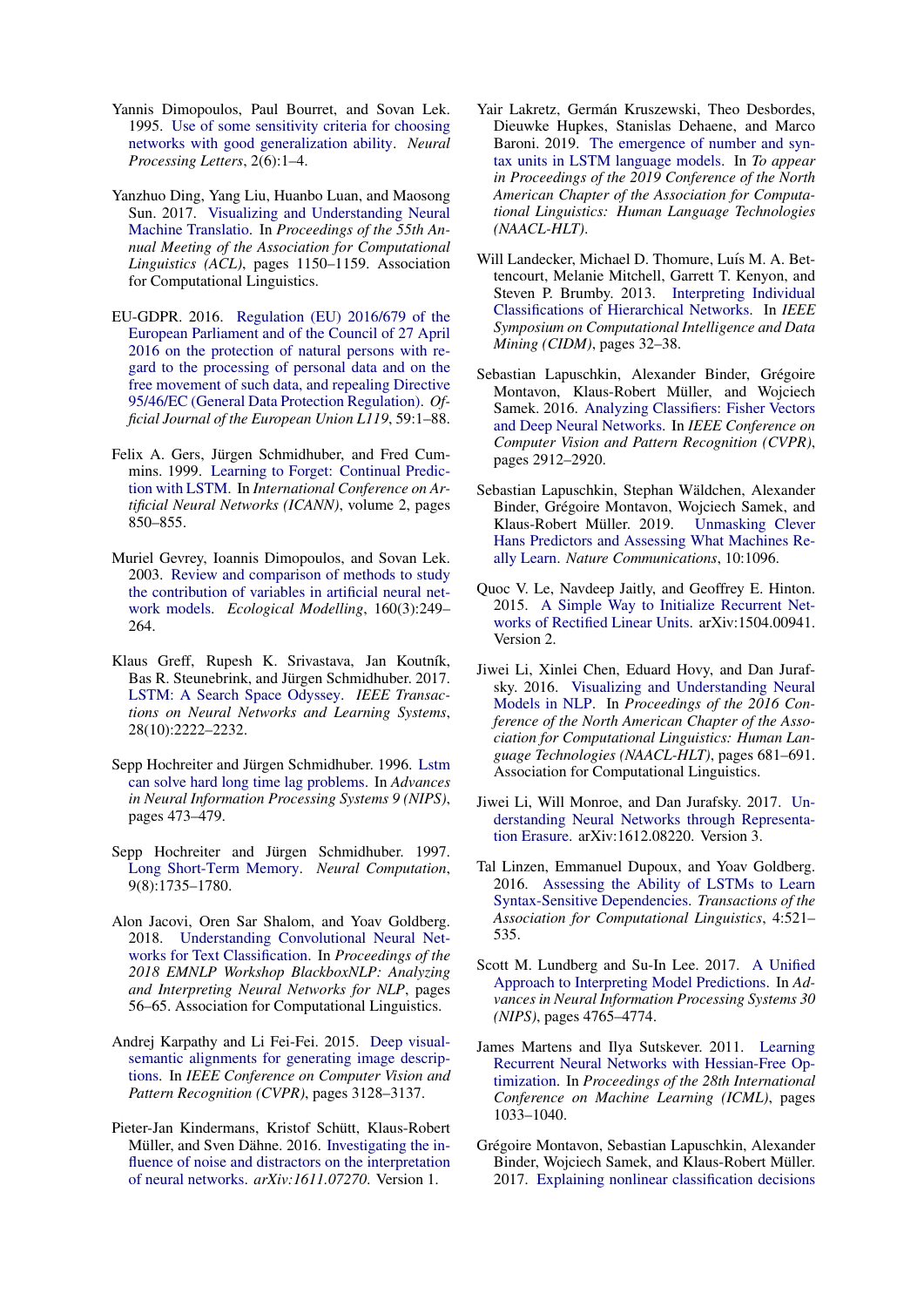[with deep Taylor decomposition.](https://www.sciencedirect.com/science/article/pii/S0031320316303582) *Pattern Recognition*, 65:211–222.

- <span id="page-10-9"></span>Grégoire Montavon, Wojciech Samek, and Klaus-Robert Müller. 2018. [Methods for interpreting and](https://doi.org/10.1016/j.dsp.2017.10.011) [understanding deep neural network.](https://doi.org/10.1016/j.dsp.2017.10.011) *Digital Signal Processing*, 73:1–15.
- <span id="page-10-14"></span>Ari S. Morcos, David G.T. Barrett, Neil C. Rabinowitz, and Matthew Botvinick. 2018. [On the importance of](https://openreview.net/pdf?id=r1iuQjxCZ) [single directions for generalization.](https://openreview.net/pdf?id=r1iuQjxCZ) In *International Conference on Learning Representations (ICLR)*.
- <span id="page-10-5"></span>W. James Murdoch, Peter J. Liu, and Bin Yu. 2018. [Beyond Word Importance: Contextual Decomposi](https://openreview.net/pdf?id=rkRwGg-0Z)[tion to Extract Interactions from LSTMs.](https://openreview.net/pdf?id=rkRwGg-0Z) In *International Conference on Learning Representations (ICLR)*.
- <span id="page-10-15"></span>Dong Nguyen. 2018. [Comparing Automatic and Hu](http://www.aclweb.org/anthology/N18-1097)[man Evaluation of Local Explanations for Text Clas](http://www.aclweb.org/anthology/N18-1097)[sification.](http://www.aclweb.org/anthology/N18-1097) In *Proceedings of the 2018 Conference of the North American Chapter of the Association for Computational Linguistics: Human Language Technologies (NAACL-HLT)*, pages 1069–1078. Association for Computational Linguistics.
- <span id="page-10-6"></span>Nina Poerner, Benjamin Roth, and Hinrich Schütze. 2018. [Evaluating neural network explanation meth](http://aclweb.org/anthology/P18-1032)[ods using hybrid documents and morphosyntactic](http://aclweb.org/anthology/P18-1032) [agreement.](http://aclweb.org/anthology/P18-1032) In *Proceedings of the 56th Annual Meeting of the Association for Computational Linguistics (ACL)*, pages 340–350. Association for Computational Linguistics.
- <span id="page-10-7"></span>Marco Tulio Ribeiro, Sameer Singh, and Carlos Guestrin. 2016. ["Why Should I Trust You?": Ex](https://www.kdd.org/kdd2016/papers/files/rfp0573-ribeiroA.pdf)[plaining the Predictions of Any Classifier.](https://www.kdd.org/kdd2016/papers/files/rfp0573-ribeiroA.pdf) In *Proceedings of the 22nd ACM SIGKDD International Conference on Knowledge Discovery and Data Mining*, pages 1135–1144.
- <span id="page-10-0"></span>Tim Rocktäschel, Edward Grefenstette, Karl Moritz Hermann, Tomas Kocisky, and Phil Blunsom. 2016. [Reasoning about Entailment with Neural Attention.](https://arxiv.org/pdf/1509.06664.pdf) In *International Conference on Learning Representations (ICLR)*.
- <span id="page-10-13"></span>Wojciech Samek, Alexander Binder, Grégoire Montavon, Sebastian Lapuschkin, and Klaus-Robert Müller. 2017. [Evaluating the Visualization of what](https://ieeexplore.ieee.org/document/7552539) [a Deep Neural Network has learned.](https://ieeexplore.ieee.org/document/7552539) *IEEE Transactions on Neural Networks and Learning Systems*, 28(11):2660–2673.
- <span id="page-10-18"></span>Mike Schuster and Kuldip K. Paliwal. 1997. [Bidirec](https://ieeexplore.ieee.org/document/650093)[tional Recurrent Neural Networks.](https://ieeexplore.ieee.org/document/650093) *IEEE Transactions on Signal Processing*, 45(11):2673–2681.
- <span id="page-10-8"></span>Avanti Shrikumar, Peyton Greenside, and Anshul Kundaje. 2017. [Learning Important Features Through](http://proceedings.mlr.press/v70/shrikumar17a/shrikumar17a.pdf) [Propagating Activation Differences.](http://proceedings.mlr.press/v70/shrikumar17a/shrikumar17a.pdf) In *Proceedings of the 34th International Conference on Machine Learning (ICML)*, pages 3145–3153.
- <span id="page-10-17"></span>Avanti Shrikumar, Peyton Greenside, Anna Shcherbina, and Anshul Kundaje. 2016. [Not](https://arxiv.org/pdf/1605.01713v1.pdf) [Just A Black Box: Interpretable Deep Learning by](https://arxiv.org/pdf/1605.01713v1.pdf) [Propagating Activation Differences.](https://arxiv.org/pdf/1605.01713v1.pdf) *1605.01713*. Version 1.
- <span id="page-10-3"></span>Karen Simonyan, Andrea Vedaldi, and Andrew Zisserman. 2014. [Deep Inside Convolutional Net](https://arxiv.org/pdf/1312.6034.pdf)[works: Visualising Image Classification Models and](https://arxiv.org/pdf/1312.6034.pdf) [Saliency Maps.](https://arxiv.org/pdf/1312.6034.pdf) In *International Conference on Learning Representations (ICLR)*.
- <span id="page-10-11"></span>Chandan Singh, W. James Murdoch, and Bin Yu. 2019. [Hierarchical interpretations for neural network pre](https://openreview.net/pdf?id=SkEqro0ctQ)[dictions.](https://openreview.net/pdf?id=SkEqro0ctQ) In *International Conference on Learning Representations (ICLR)*.
- <span id="page-10-16"></span>Richard Socher, Alex Perelygin, Jean Y. Wu, Jason Chuang, Christopher D. Manning, Andrew Y. Ng, and Christopher Potts. 2013. [Recursive Deep Mod](http://aclweb.org/anthology/D13-1170)[els for Semantic Compositionality Over a Sentiment](http://aclweb.org/anthology/D13-1170) [Treebank.](http://aclweb.org/anthology/D13-1170) In *Proceedings of the 2013 Conference on Empirical Methods in Natural Language Processing (EMNLP)*, pages 1631–1642. Association for Computational Linguistics.
- <span id="page-10-4"></span>Jost T. Springenberg, Alexey Dosovitskiy, Thomas Brox, and Martin A. Riedmillers. 2015. [Striving for](https://arxiv.org/pdf/1412.6806.pdf) [Simplicity: The All Convolutional Net.](https://arxiv.org/pdf/1412.6806.pdf) In *International Conference on Learning Representations (ICLR)*.
- <span id="page-10-19"></span>Florian Strohm and Roman Klinger. 2018. [An Em](https://ieeexplore.ieee.org/document/8631476)[pirical Analysis of the Role of Amplifiers, Down](https://ieeexplore.ieee.org/document/8631476)[toners, and Negations in Emotion Classification in](https://ieeexplore.ieee.org/document/8631476) [Microblogs.](https://ieeexplore.ieee.org/document/8631476) In *IEEE International Conference on Data Science and Advanced Analytics (DSAA)*, pages 673–681.
- <span id="page-10-12"></span>Mukund Sundararajan, Ankur Taly, and Qiqi Yan. 2017. [Axiomatic Attribution for Deep Networks.](http://proceedings.mlr.press/v70/sundararajan17a/sundararajan17a.pdf) In *Proceedings of the 34th International Conference on Machine Learning (ICML)*, pages 3319–3328.
- <span id="page-10-1"></span>Huijuan Xu and Kate Saenko. 2016. [Ask, Attend and](https://link.springer.com/chapter/10.1007/978-3-319-46478-7_28) [Answer: Exploring Question-Guided Spatial Atten](https://link.springer.com/chapter/10.1007/978-3-319-46478-7_28)[tion for Visual Question Answering.](https://link.springer.com/chapter/10.1007/978-3-319-46478-7_28) In *Computer Vision - ECCV 2016*, pages 451–466.
- <span id="page-10-10"></span>Yinchong Yang, Volker Tresp, Marius Wunderle, and Peter A Fasching. 2018. [Explaining Therapy Pre](https://ieeexplore.ieee.org/document/8419358)[dictions with Layer-wise Relevance Propagation in](https://ieeexplore.ieee.org/document/8419358) [Neural Networks.](https://ieeexplore.ieee.org/document/8419358) In *IEEE International Conference on Healthcare Informatics (ICHI)*.
- <span id="page-10-2"></span>Matthew D. Zeiler and Rob Fergus. 2014. [Visualiz](https://link.springer.com/chapter/10.1007/978-3-319-10590-1_53)[ing and Understanding Convolutional Networks.](https://link.springer.com/chapter/10.1007/978-3-319-10590-1_53) In *Computer Vision - ECCV 2014*, pages 818–833.

#### A Appendix

### A.1 Long-Short Term Memory (LSTM) model

All LSTMs used in the present work have the following recurrence form [\(Hochreiter and Schmid](#page-9-0)[huber,](#page-9-0) [1997;](#page-9-0) [Gers et al.,](#page-9-20) [1999\)](#page-9-20), which is also the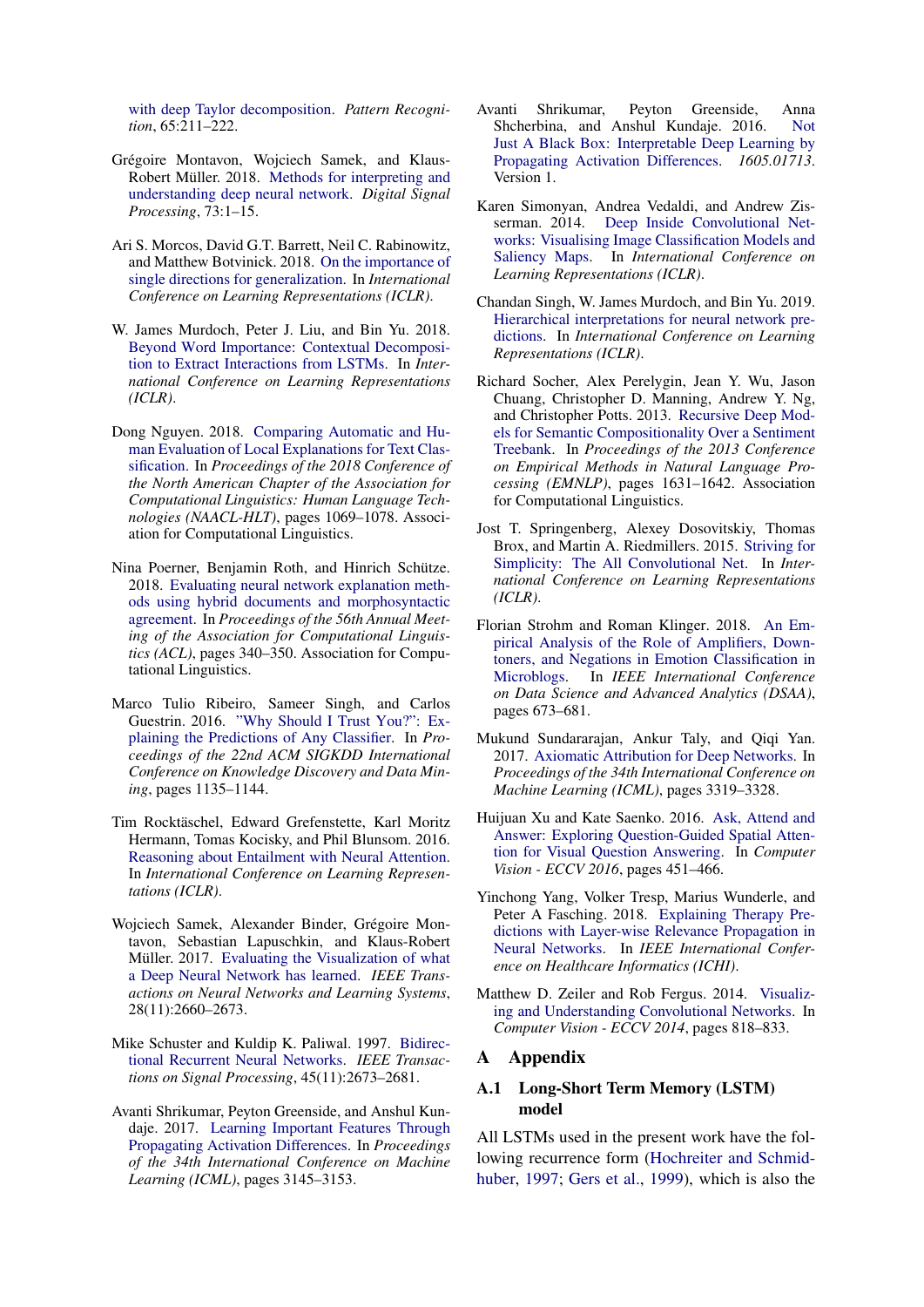most commonly used in the literature [\(Greff et al.,](#page-9-21) [2017\)](#page-9-21):

$$
i_t = \text{sign}\left(W_i h_{t-1} + U_i x_t + b_i\right)
$$
  
\n
$$
f_t = \text{sign}\left(W_f h_{t-1} + U_f x_t + b_f\right)
$$
  
\n
$$
o_t = \text{sign}\left(W_o h_{t-1} + U_o x_t + b_o\right)
$$
  
\n
$$
g_t = \text{tanh}\left(W_g h_{t-1} + U_g x_t + b_g\right)
$$
  
\n
$$
c_t = f_t \odot c_{t-1} + i_t \odot g_t
$$
  
\n
$$
h_t = o_t \odot \text{tanh}(c_t)
$$

where  $\mathbf{x} = (x_1, x_2, ..., x_T)$  is the input sequence, sigm and tanh are element-wise activations, and  $\odot$  is an element-wise multiplication. The matrices  $W$ 's,  $U$ 's, and vectors  $b$ 's are connection weights and biases, and the initial states  $h_0$  and  $c_0$  are set to zero. The resulting last time step hidden vector  $h_T$ is ultimately fed to a fully-connected linear output layer yielding a prediction vector  $f(x)$ , with one entry  $f_c(\mathbf{x})$  per class.

The bidirectional LSTM [\(Schuster and Paliwal,](#page-10-18) [1997\)](#page-10-18) we use for the sentiment prediction task, is a concatenation of two separate LSTM models as described above, each of them taking a different sequence of word embedding vectors as input. One LSTM takes as input the words in their original order, as they appear in the input sentence/phrase. The other LSTM takes as input the same word sequence but in *reversed* order. Each of these LSTMs yields a final hidden vector, say  $h_T^{\rightarrow}$ and  $h_T^{\leftarrow}$ . The concatenation of these two vectors is then fed to a fully-connected linear output layer, retrieving one prediction score  $f_c(\mathbf{x})$  per class.

# A.2 Layer-wise Relevance Propagation (LRP) implementation

We employ the code released by the authors [\(Arras et al.,](#page-8-6) [2017b\)](#page-8-6) ([https://github](https://github.com/ArrasL/LRP_for_LSTM).com/ [ArrasL/LRP](https://github.com/ArrasL/LRP_for_LSTM) for LSTM), and adapt it to work with different LRP product rule variants.

In the toy task experiments, we didn't find it necessary to add any stabilizing term for numerical stability (therefore we use  $\epsilon = 0$  for all LRP rules). In the sentiment analysis experiments, we use  $\epsilon = 0.001$  (except for the *LRP-prop* variant where we use  $\epsilon = 0.2$ , we tried the following values: [0.001, 0.01, 0.1, 0.2, 0.3, 0.4, 1.0] and took the lowest one to achieve numerical stability).

# A.3 Contextual Decomposition (CD) implementation

We employ the code released by the authors [\(Murdoch et al.,](#page-10-5) [2018\)](#page-10-5) ([https:](https://github.com/jamie-murdoch/ContextualDecomposition) //github.[com/jamie-murdoch/](https://github.com/jamie-murdoch/ContextualDecomposition) [ContextualDecomposition](https://github.com/jamie-murdoch/ContextualDecomposition)), and adapt it to work with a bidirectional LSTM. We also made a slight modification w.r.t. the author's latest available version (commit e6575aa from March 30, 2018). In particular in file sent\_util.py we changed line 125 to: if i>=start and i<stop, to exclude the stop index, and call the function CD with the arguments start=k and stop=k+1 to compute the relevance of the k-th input vector, or word, in the input sequence. This consistently led to better results for the *CD* method in all our experiments.

## A.4 Toy task setup

As an LSTM model we consider a unidirectional LSTM with a hidden layer of size one (i.e. with one memory cell  $c_t$ ), followed by a linear output layer with no bias. Since the input is twodimensional, this results in an LSTM model with 17 learnable parameters. The weights are randomly initialized with the uniform distribution  $U(-1.0, 1.0)$ , and biases are initialized to zero. We train the model with Pytorch's LBFGS optimizer, with an initial learning rate of 0.002, for 1000 optimizer steps, and reduce the learning rate by a factor of 0.95 if the error doesn't decrease within 10 steps. We also clip the gradient norm to 5.0. With this setting around 1/2 of the trained models on addition and 1/3 of the models for subtraction converged to a good solution with a validation MSE  $< 10^{-4}$ .

## A.5 Semantic composition: generation of representative samples

In a first step, we build a list of words with a positive sentiment  $(+)$ , resp. a negative sentiment  $(-)$ , as identified by the bidirectional LSTM model. To that end, we predict the class of each word contained in the model's vocabulary, and select for each sentiment a list of 50 words with the highest prediction scores. This way we try to ensure that the considered sentiment words are clearly identified by the model as being from the positive sentiment  $(+)$ , resp. the negative sentiment  $(-)$  class.

In a second step, we build a list of negations and amplifiers. To that end, we start by considering the